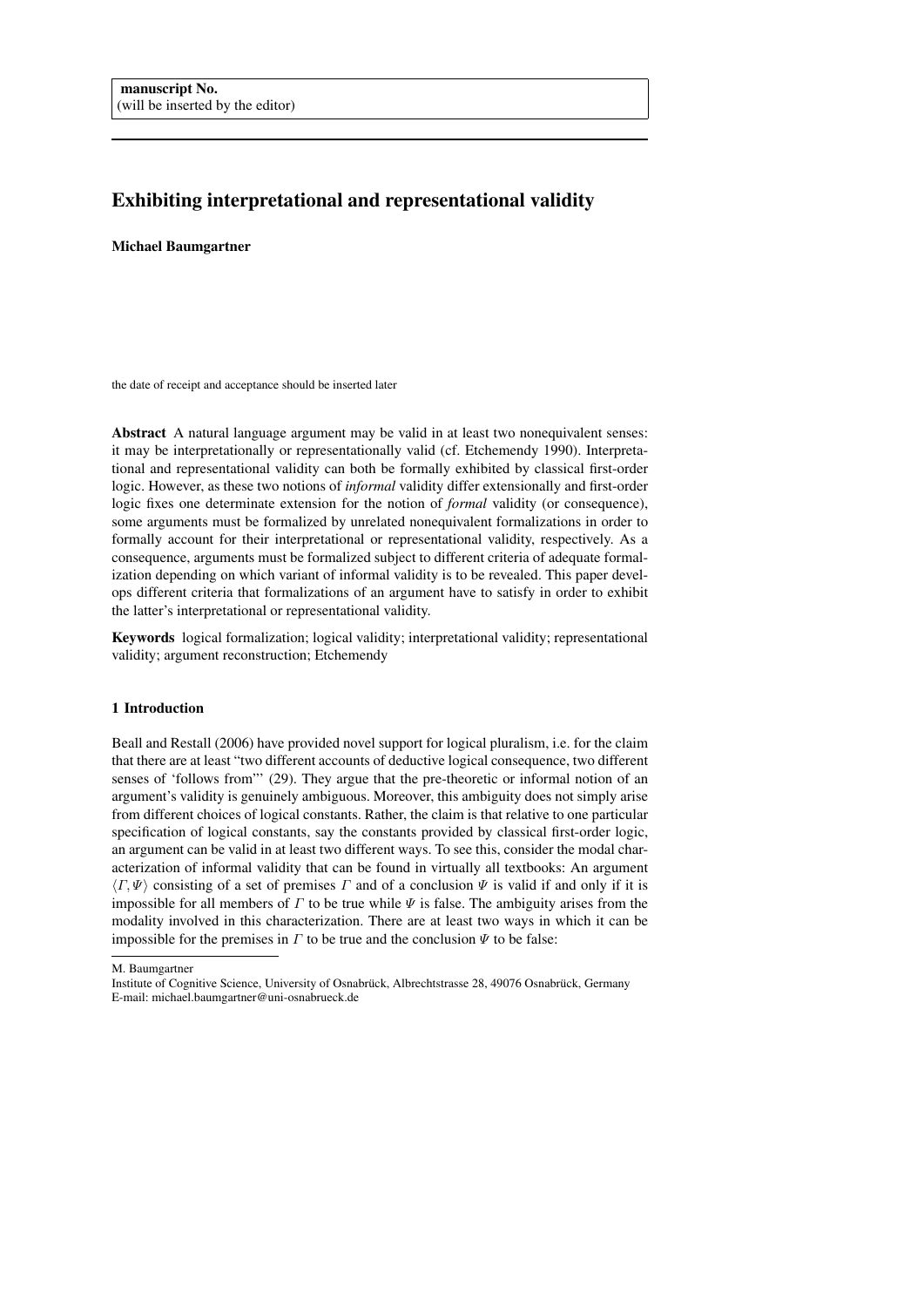- (I) there is *no permissible reinterpretation* of the non-logical (categorematic) terms contained in  $\Gamma$  and  $\Psi$  under which every member of  $\Gamma$  is true and  $\Psi$  false;
- (II) there is *no possible world* in which every member of  $\Gamma$  is true and  $\Psi$  false.

Spelling out the modality informally associated with the validity of arguments in terms of (I) and (II) does not amount to a mere terminological difference, but yields two nonequivalent notions of validity. This is best illustrated by means of arguments featuring analyticity, as the following notorious exemplar:

(a) Clooney is a bachelor. Therefore, Clooney is an unmarried man.

Both the premise and the conclusion of (a) are subject-predicate statements that do not feature expressions corresponding to first-order logical constants. "Clooney" is a name that may be reinterpreted in terms of any other singular term, and ". . . is a bachelor" and ". . . is an unmarried man" may be reinterpreted in terms of any other (first-order extensional) 1-place predicate. Accordingly, a reinterpretation of the categorematic terms in (a) that renders (a)'s premise true and its conclusion false is easily found: simply substitute ". . . is an unmarried man" by "... is a woman" in (a)'s conclusion. That is, spelling out the informal notion of validity in terms of (I) entails that (a) is an invalid argument. By contrast, as the notions of a bachelor and of an unmarried man are interdefined, the transition from (a)'s premise to (a)'s conclusion is analytical, i.e. it is warranted by the meanings of the involved concepts only. There is no possible world where "Clooney is a bachelor" is true and "Clooney is an unmarried man" false. Therefore, if the validity of arguments is understood along the lines of (II), (a) is determined to be a valid argument.

According to Beall and Restall (2006), (I) and (II) are but two conceivable ways to cash out informal validity. In fact, they take the informal notion of validity to be a mere schema which is given by what they call the *Generalized Tarski Thesis*:

(GTT) An argument is valid<sub>x</sub> if, and only if, in every case<sub>x</sub> in which the premises are true, so is the conclusion.

While instantiating the variable *case<sub>x</sub>* by permissible reinterpretations and possible worlds yields two notions of validity that are accessible to classical first-order logic, i.e. that validate all classically valid inferences, taking cases<sub>x</sub> to be *situations* or *stages of proof constructions* yields two non-classical specifications of informal validity. According to Beall and Restall, there is no fact of the matter whether any one of those instantiations of (GTT) is *the correct* understanding of informal (pre-theoretic) validity. They hold that these understandings do not conflict. Rather, depending on a given reasoning context, it may be more suitable or fruitful to spell out validity in terms of one rather than another of the possible instantiations of (GTT).

Whereas the radical pluralism that treats classical and non-classical instantiations of (GTT) on a par has been criticized by several authors (cf. Field 2009; Bueno and Shalkowski 2009; Vecsey 2010), pluralism only with respect to the two classical instantiations (I) and (II) is less controversial. Plainly, spelling out informal validity in terms of (I) is much more common among (mathematical) logicians. Nonetheless, there is a long standing tradition, going back to Wittgenstein's *Tractatus*, according to which precisifications of informal validity along the lines of (II) are equally justifiable (cf. e.g. Etchemendy 1990; McFetridge 1990; Read 1994; Hale 1996; Jackson 2007; Baumgartner and Lampert 2008). According to Beall and Restall (2006, 40-43), (I) fares better when it comes to cashing out the idea that the validity of an argument exclusively hinges on the meanings of the logical constants, while (II) emphasizes that the truth of the premises of a valid argument necessitates the truth of its conclusion.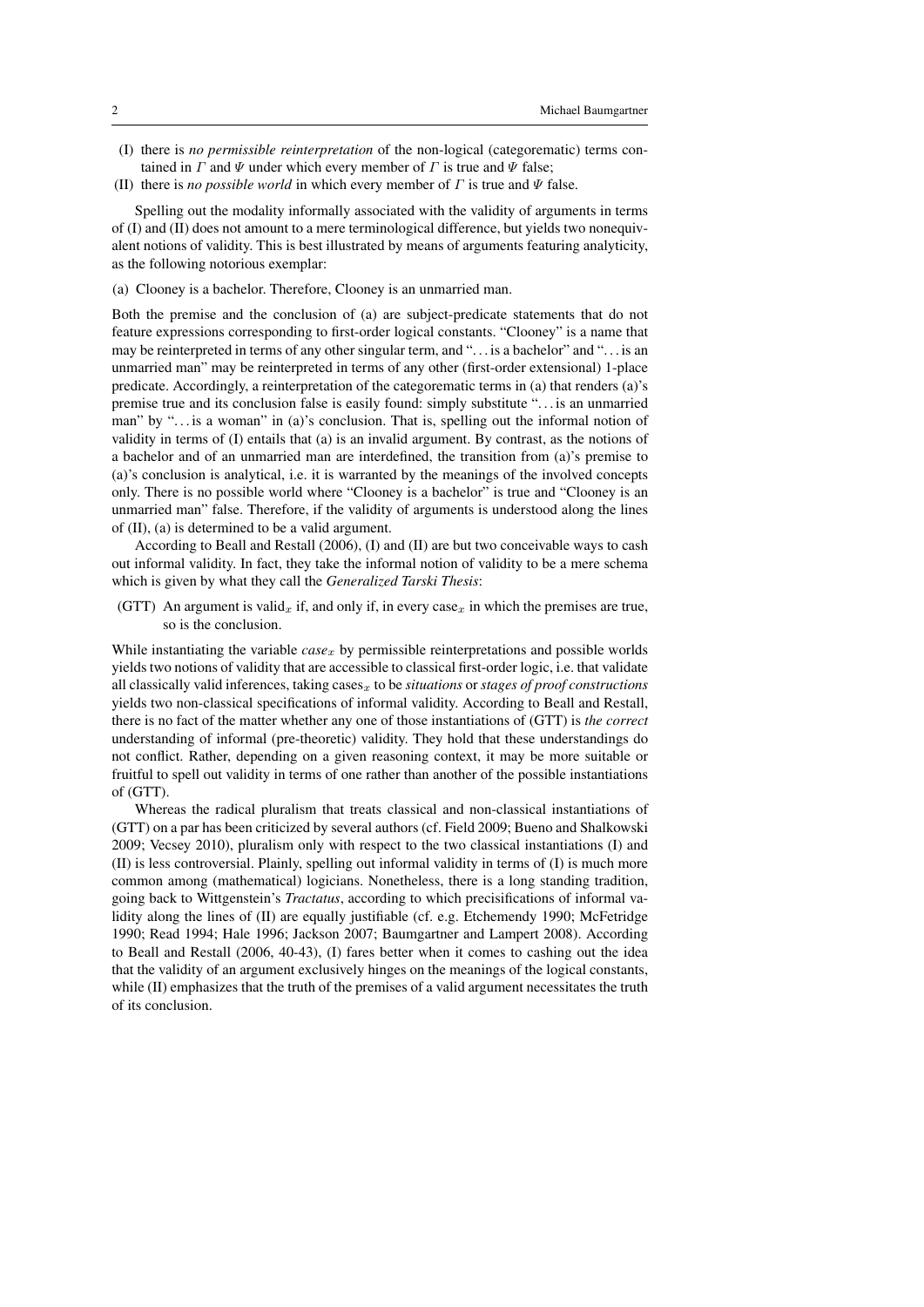This paper neither addresses the correctness of logical pluralism nor the question which of (I) and (II) is better suited for spelling out what is informally meant by characterizing an argument as valid. Rather, I simply assume that both (I) and (II) are viable precisifications of informal validity. Against the background of this assumption, I then investigate the criteria that first-order formalizations have to satisfy when it comes to formally accounting for an argument's (I)- or (II)-validity, respectively. According to a frequently cited slogan, logic is the philosopher's tool to study correct reasoning and to exhibit the validity of arguments. Yet, before formalisms can be applied to render the validity of a natural language argument formally transparent, the latter's component statements must be transferred into the syntax of a pertaining formalism, i.e. they must be formalized. And here severe problems emerge, because the grammatical surface of natural language is often radically misleading with respect to underlying logical forms.

While standard textbooks content themselves with illustrating logical formalization with a handful of paradigmatic examples supplemented with commentaries to the effect that formalizing essentially is an artistic skill, Brun (2004) has presented the first book-length investigation exclusively dedicated to developing criteria that are intended to provide a systematic understanding of logical formalization and to assist in justifying and evaluating the adequacy of different formalization candidates. Further studies concerned with establishing criteria of adequate formalization include Epstein (1990, 1994), Sainsbury (2001), Baumgartner and Lampert (2008), and Brun (2012).<sup>1</sup>

The existing literature on criteria of adequate formalization does not distinguish between criteria that are suitable for exhibiting (I)- and (II)-validity. However, as these precisifications of informal validity differ extensionally and first-order logic fixes one determinate extension for the notion of *formal* validity (or consequence), some arguments must be formalized by unrelated<sup>2</sup> nonequivalent formalizations in order to account for their (I)- or (II)validity. Accordingly, a first-order formalization  $\langle \gamma, \psi \rangle$  of an argument  $\langle \Gamma, \Psi \rangle$  must meet different criteria, depending on whether  $\langle \gamma, \psi \rangle$  is intended to exhibit (I)- or (II)-validity. Neglecting the difference between (I)- and (II)-validity, therefore, constitutes a severe gap in the current literature on criteria of adequate formalization. This is the gap this paper intends to fill.

Etchemendy (1990) has famously distinguished between two different readings of standard models of logical formulas, to which he refers as *interpretational* and *representational semantics*. Section 2 locates the difference between (I)- and (II)-validity in this modeltheoretic context and spells out (I)-validity as interpretational validity and (II)-validity as representational validity. In sections 3 and 4, I then develop two sets of criteria formalizations of arguments have to meet in order to exhibit interpretational and representational validity, respectively.

 $1$  The problem of systematizing logical formalization has also been addressed from a different angle in the literature. Instead of developing criteria of adequate formalization, authors as Davidson (1984), Chomsky (1977), Massey (1975), or Montague (1974), implicitly or explicitly subscribe to the ambitious project to define effective formalization procedures. This second thread in the formalization literature will be sidestepped in this paper.

<sup>&</sup>lt;sup>2</sup> Two FOL formulas  $\phi$  and  $\psi$  are said to be *unrelated* iff neither  $\phi$  is a specification of  $\psi$  nor vice versa and there does not exist a formula  $\chi$  that is a specification of both  $\phi$  and  $\psi$ . For the relevant notion of specification cf. Brun (2004, 320) or Lampert and Baumgartner (2010, 89-90).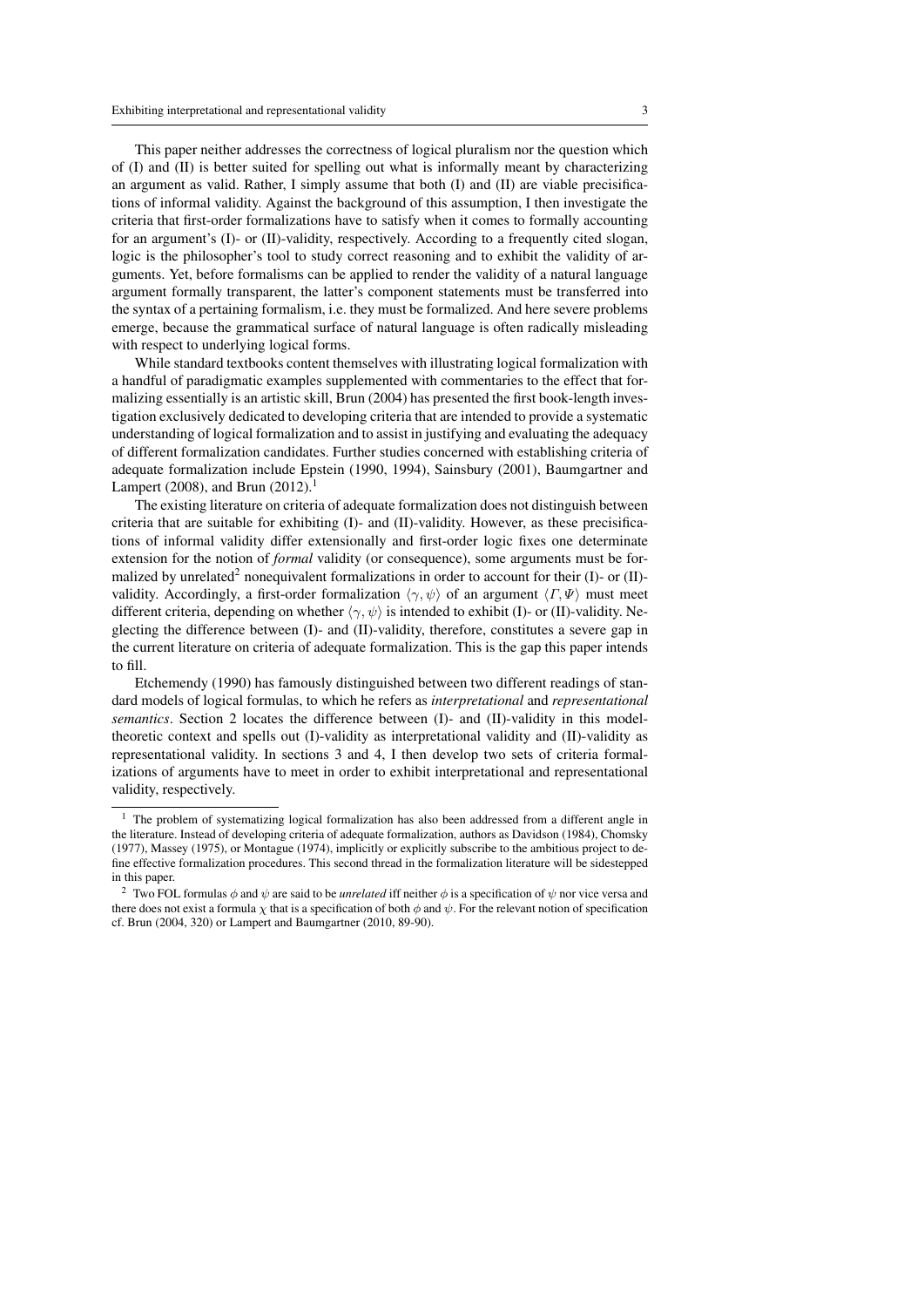#### 2 Interpretational view vs. representational view

Cashing out the modality involved in an argument's informal validity in terms of permissible reinterpretations or possible worlds, of course, simply amounts to replacing one modality by another. This maneuver immediately raises the follow-up question as to what counts as a *permissible* reinterpretation and a *possible* world, relative to which an informally valid argument is entailed to be truth-preserving. For instance, a predicate as ". . . is a bachelor" may be reinterpreted in terms of any other expression of the same semantic type. But what accounts for sameness of semantic type? While "Clooney" is certainly not of the same type as ". . . is a bachelor", what about ". . . is evenly distributed over the earth's surface" (cf. Sainsbury 2001, 50)? Analogous problems arise when it comes to delineating the realm of possible worlds. Possible worlds are often understood as complete sets or configurations of compossible atomic states of affairs. Yet, what are atomic states of affairs and which of them are compossible?

I shall not attempt to provide analyses of the modalities involved in (I)- and (II)-validity here. Rather, I join Shalkowski (2004) in doubting that (non-modal) analyses of these modalities are feasible. Hence, in what follows I just treat them as primitives. Whoever has no pre-theoretic conception of the realm of permissible reinterpretations of a given argument and possible worlds relative to which to evaluate the truth values of premises and conclusions, has no pre-theoretic conception of (I)- and (II)-validity either. Informally determining an argument to be valid presupposes clarity on what counts as permissible reinterpretations or possible worlds. That does not mean that somebody who informally judges an argument  $\langle \Gamma, \Psi \rangle$  to be (I)- or (II)-valid can in fact construct the set of all permissible reinterpretations of  $\langle \Gamma, \Psi \rangle$  or the set of all possible worlds relative to which  $\langle \Gamma, \Psi \rangle$  is truth-preserving. It merely means that for any reinterpretation  $\langle \Gamma', \Psi' \rangle$  of  $\langle \Gamma, \Psi \rangle$  and any world w it is determinable whether  $\langle \Gamma', \Psi' \rangle$  is permissible and whether w is possible. For the purposes of this paper, this kind of clarity with respect to the modalities involved in (I)- and (II)-validity shall be assumed to be given.

While the informal notions of validity give rise to numerous questions, first-order logic (FOL)—the tool designed to, among other things, formally exhibit the (I)- and (II)-validity of arguments—provides a completely unambiguous and straightforward notion of formal validity. Let me briefly recap the *model-theoretic* machinery by means of which FOL validity is commonly spelled out. A model  $\mathfrak{M}$  of FOL is a structure consisting of a non-empty domain D and a function  $\Im$  that assigns truth values  $\{T, F\}$  to sentence letters, single elements of  $D$  to name letters, and sets of  $n$ -tuples of elements of  $D$  to predicate letters of arity n. Given an appropriate variable assignment  $g$  that assigns elements from  $D$  to the free variables in a formula  $\phi$ , satisfaction of  $\phi$  by g in M can then be defined in the ordinary recursive way. This allows for defining truth of a formula  $\phi$  in M in terms of satisfaction of  $\phi$  by the empty variable assignment  $g_{\emptyset}$  in  $\mathfrak{M}$ . Finally, this yields the model-theoretic notion of FOL validity for an argument scheme  $\langle \gamma, \psi \rangle$ , where  $\gamma$  is a set of FOL sentences (i.e. FOL formulas without free variables) and  $\psi$  is an FOL sentence:<sup>3</sup>

*FOL validity:* An argument scheme  $\langle \gamma, \psi \rangle$  is FOL-valid if and only if  $\psi$  is true in every model  $\mathfrak{M}$  in which all elements of  $\gamma$  are true.

<sup>3</sup> For details on this model-theoretic background cf. any textbook, e.g. Chiswell and Hodges (2007, sect. 7.3); Barwise and Etchemendy (1999, sect. 18.2).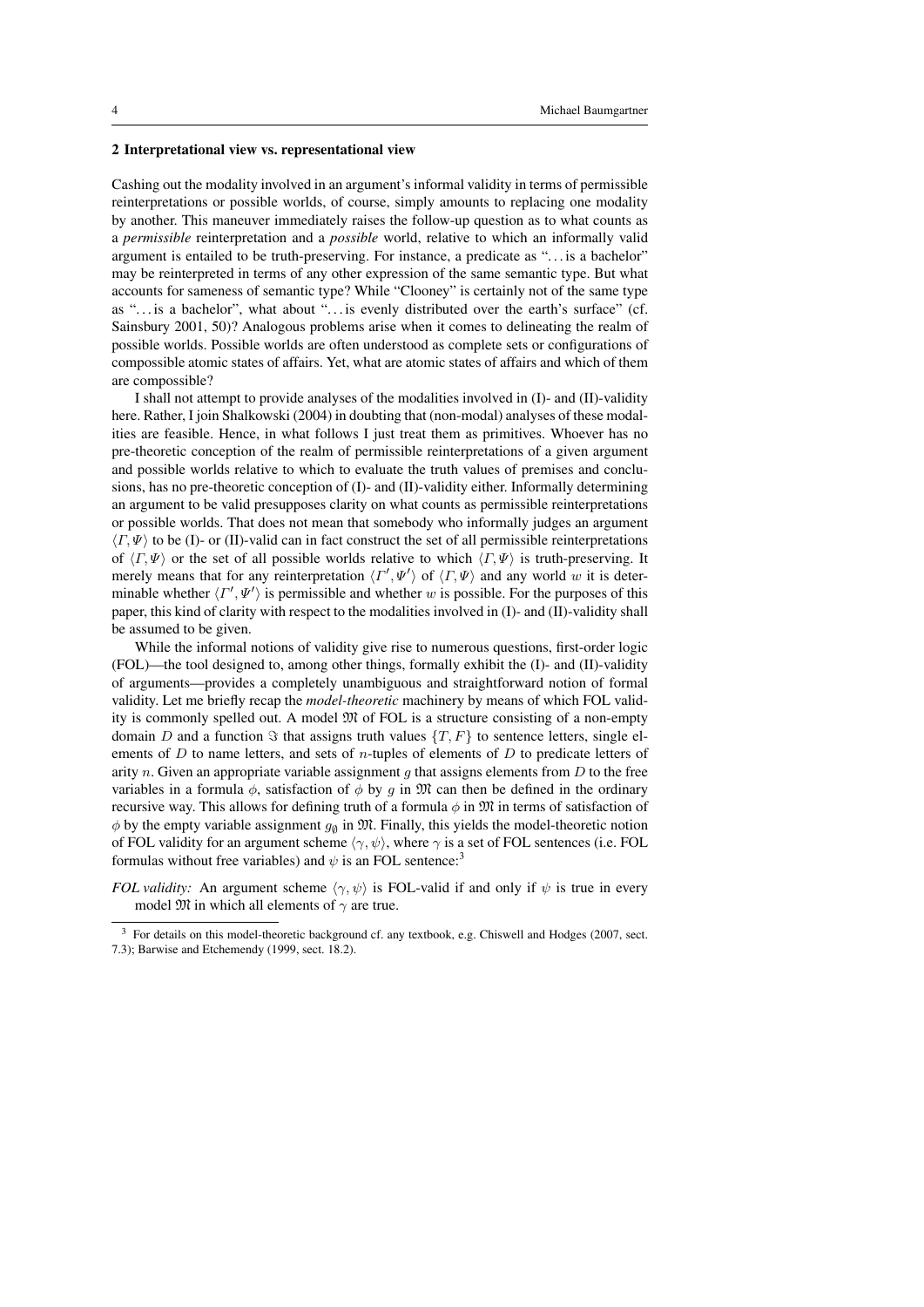

Fig. 1 Mary's world

Many have emphasized the usefulness of model theory when it comes to modeling (in the 'modeling-a-system' sense of the term) semantic aspects of natural language, for instance:<sup>4</sup>

Truth in a model is interesting because it provides a transparent and mathematically tractable model—in the "ordinary" sense (. . . )—of the less tractable notion of truth. (Hodes 1984, 131)

The term "model" has two very different scientific uses: a model of a system or phenomenon is an idealized representation, a simulation, or even a theory of relevant aspects of the modeled system, whereas a model of a formal language is a mathematical structure, i.e. a mathematical object consisting of certain kinds of sets, and, as such, does not represent or simulate anything. In order to clearly keep these two notions apart, I subsequently speak of *models*<sup>∗</sup> whenever the notion is used in the former sense.

Even though FOL models in themselves are not representations, they suggest themselves as instruments to model\* the construction of sets of permissible interpretations and possible worlds, respectively. To implement FOL validity as such a modeling<sup>\*</sup> device for informal validity, FOL models must be read either as representations of permissible reinterpretations or of possible worlds. These are exactly the two readings Etchemendy (1990) has labeled the *interpretational* and the *representational* views of models. On the interpretational view, different models are understood as different meaning assignments to the terms of a corresponding formal language against the background of one particular (configuration of the) world, whereas on the representational view, different models are taken to stand for different possible worlds against the background of one particular (interpretation of the) language.

By way of example, consider Mary's world shown in figure 1. This world only consists of a cube (c), a cylinder (y), a torus (t), and a sphere (s). The former two are made of wood, the latter two of marble. To keep things simple, we talk about Mary's world by means of a very austere sublanguage of FOL,  $\mathcal{L}_M$ , which, apart from the FOL constants, only has the following categorematic terms: two 1-place predicates  $F$  and  $G$ , one 2-place predicate R, and two names a and b. Let us construct two models for  $\mathcal{L}_M$  by defining two different functions  $\Im_1$  and  $\Im_2$  over a domain that maps onto Mary's world, i.e. over  $D_M = \{c, y, t, s\}$ :

$$
\mathfrak{F}_1(a) = \mathsf{c}, \quad \mathfrak{F}_1(b) = \mathsf{t}, \quad \mathfrak{F}_1(F) = \{\mathsf{c}, \mathsf{y}\}, \quad \mathfrak{F}_1(G) = \{\mathsf{t}, \mathsf{s}\}
$$
\n
$$
\mathfrak{F}_1(R) = \{\langle \mathsf{c}, \mathsf{y} \rangle, \langle \mathsf{c}, \mathsf{t} \rangle, \langle \mathsf{c}, \mathsf{s} \rangle, \langle \mathsf{y}, \mathsf{t} \rangle, \langle \mathsf{y}, \mathsf{s} \rangle, \langle \mathsf{t}, \mathsf{s} \rangle\}
$$
\n
$$
( \mathfrak{M}_1 )
$$

$$
\Im_2(a) = \mathsf{s}, \ \Im_2(b) = \mathsf{y}, \ \Im_2(F) = \{\mathsf{t}, \mathsf{s}\}, \ \Im_2(G) = \{\mathsf{c}, \mathsf{y}\}
$$

$$
\Im_2(R) = \{\langle \mathsf{y}, \mathsf{c} \rangle, \langle \mathsf{t}, \mathsf{c} \rangle, \langle \mathsf{s}, \mathsf{c} \rangle, \langle \mathsf{t}, \mathsf{y} \rangle, \langle \mathsf{s}, \mathsf{y} \rangle, \langle \mathsf{s}, \mathsf{t} \rangle\}
$$
( $\mathfrak{M}_2$ )

<sup>4</sup> Similarly, Shapiro (1998, 137).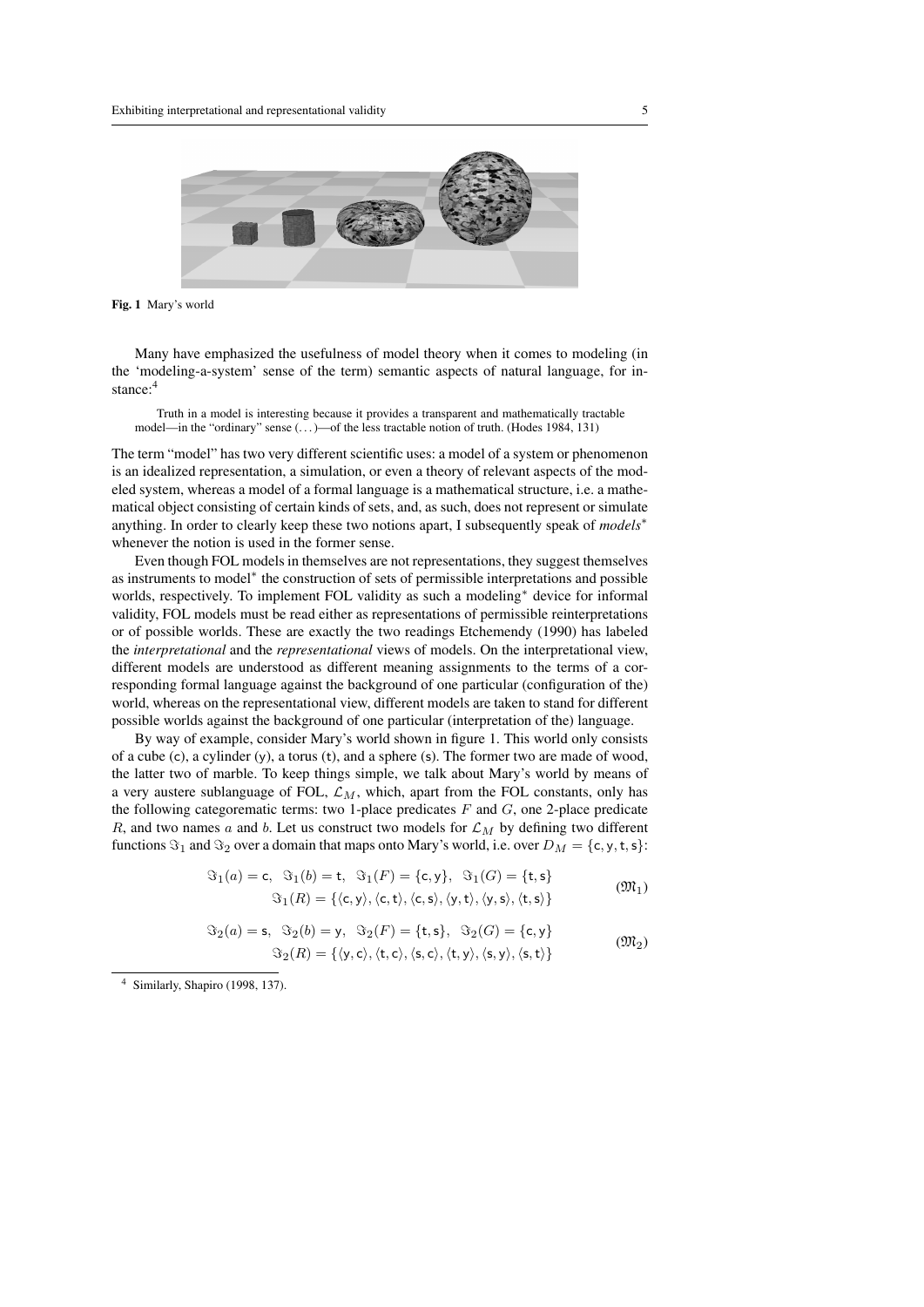$\Im_1$  and  $\Im_2$  assign different extensions to the categorematic terms of  $\mathcal{L}_M$ . Varying extensions of the categorematic terms of a language may have two distinct sources: they may be due (i) to variations of corresponding intensions or (ii) to variations in corresponding matters of fact. The interpretational view ascribes the extensional differences between  $\mathfrak{M}_1$  and  $\mathfrak{M}_2$  to (i) whereas the representational view ascribes them to (ii). More specifically, on the interpretational view,  $\mathfrak{M}_1$  and  $\mathfrak{M}_2$  are taken to reflect two different intensional interpretations of the language  $\mathcal{L}_M$ , which is applied to one and the same world, i.e. Mary's world, which is given independently of  $\mathfrak{M}_1$  and  $\mathfrak{M}_2$ . On the representational view, the intensional interpretation of  $\mathcal{L}_M$  is given independently of  $\mathfrak{M}_1$  and  $\mathfrak{M}_2$  (e.g. in a dictionary), and  $\mathfrak{M}_1$  and  $\mathfrak{M}_2$  stand for two different worlds to which  $\mathcal{L}_M$  is applied—only one of which being Mary's world (the other being Helge's world in figure 2 below).

To bring this contrast out more vividly, it is helpful to consider translations of  $\mathcal{L}_M$  into English. Such translations can be represented by functions that assign expressions of natural English to the terms of  $\mathcal{L}_M$ . Translations of the logical constants of a formal language are straightforward: logical constants have fixed translations into English that are independent of models and possible worlds. Translations of the categorematic terms, however, give rise to some intricacies. Moreover, as will become apparent shortly, translations of categorematic terms must be understood as very different sorts of functions in the interpretational and representational frameworks. Accordingly, I shall speak of *interpretational* and *representational translations*, respectively. An interpretational translation of the categorematic terms of  $\mathcal{L}_M$ , on the formal side, depends on which objects a given  $\Im_k$  assigns to those terms, and on the informal side, it depends on the objects and the properties constituting the world  $w_k$  to which English is applied. More specifically, an interpretational translation assigns a singular term of English to a such that the reference of this singular term in  $w_k$  corresponds to the object of  $D_k$  assigned to a by  $\Im_k$ ; moreover, it assigns an English predicate to F such that the extension of that predicate consists exactly in the objects of  $w_k$  which correspond to the elements of  $D_k$  assigned to F by  $\Im_k$ . For instance, relative to Mary's world and relative to  $\Im_1(F) = \{c, y\}$ , F can be translated in terms of "... is made of wood", because being made of wood is the property the cube and the cylinder (and only these two objects) share in Mary's world. That is, in order to interpretationally translate the categorematic terms of a formal language under a given  $\Im_k$  of a model  $\mathfrak{M}_k$  into English two things are required: (i) a specification of a possible world  $w_k$  and (ii) a one-to-one mapping  $\sigma_k$  of the elements of the domain  $D_k$  onto the objects of  $w_k$ . Overall, an appropriate interpretational translation of the categorematic terms of  $\mathcal{L}_M$  as interpreted in  $\mathfrak{M}_1$  relative to Mary's world  $w_M$  and relative to the mapping given above, call it  $\sigma_M$ , would be the following, where the objects of Mary's world are numbered from left to right:

$$
T_1(a) = "object #1"\nT_1(b) = "object #3"\nT_1(F) = "... is made of wood"\nT_1(G) = "... is made of marble"\nT_1(R) = "... is smaller than..."\n(7)
$$

Now, take an exemplary sentence of  $\mathcal{L}_M$ , say:

$$
Fa \wedge Gb \wedge Rab \tag{1}
$$

- (1) is true in  $\mathfrak{M}_1$ , and according to  $\mathcal{T}_1$ , (1) claims:
- (b) Object #1 is made of wood, and object #3 is made of marble, and object #1 is smaller than object #3.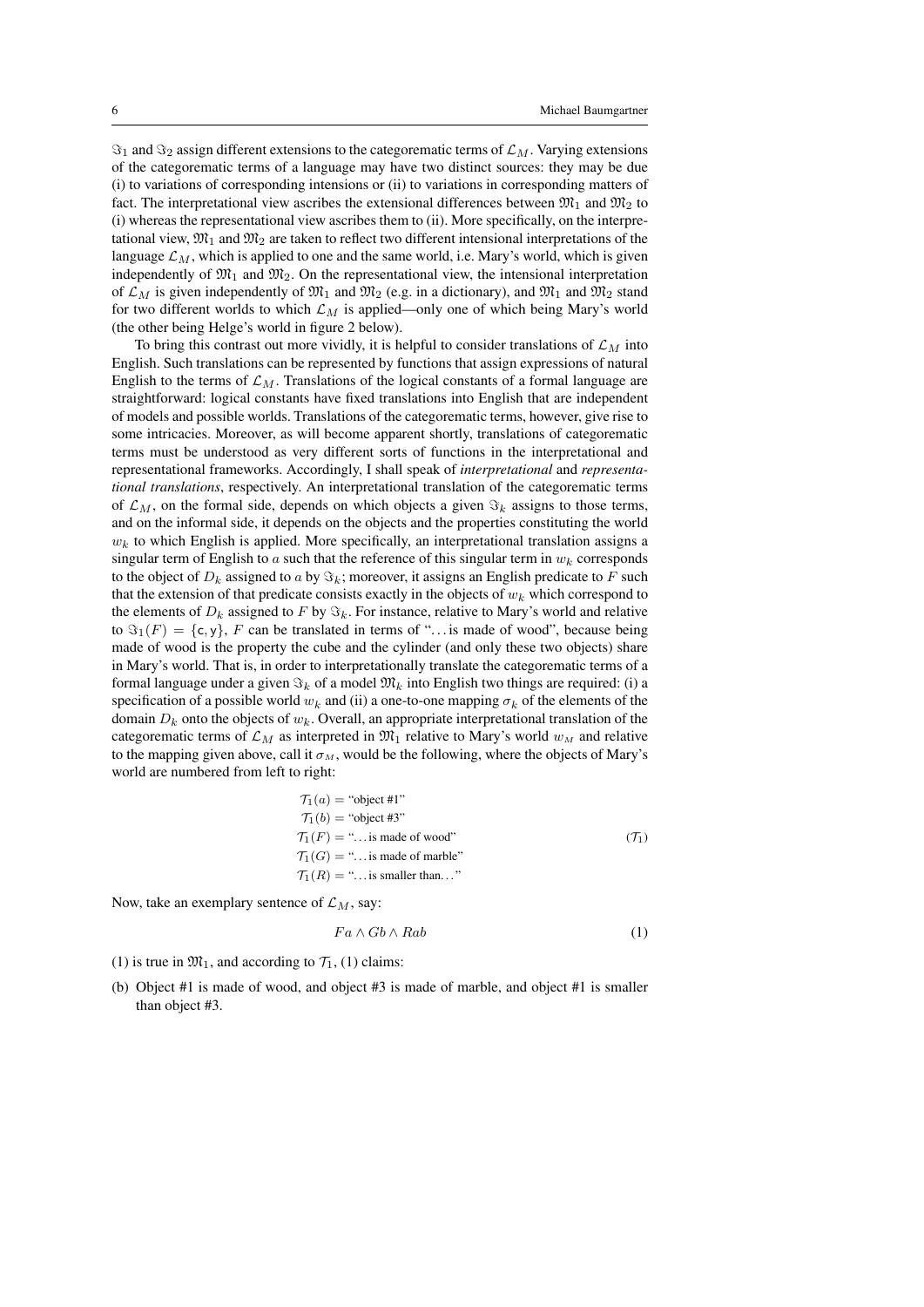

Fig. 2 Helge's world

In  $\mathfrak{M}_2$ , (1) comes out true as well. According to the interpretational view, (1) does not claim (b) relative to  $\mathfrak{M}_2$ , because  $\mathfrak{M}_2$  supplies a new interpretation of  $\mathcal{L}_M$ . That is, an interpretational translation assigns different English expressions to  $\mathcal{L}_M$  under  $\Im_2$  relative to  $w_M$  and  $\sigma_M$ . An appropriate translation of the categorematic terms of  $\mathcal{L}_M$  as interpreted in  $\mathfrak{M}_2$  would be this:

$$
T_2(a) = \text{``object #4''}
$$
  
\n
$$
T_2(b) = \text{``object #2''}
$$
  
\n
$$
T_2(F) = \text{``... is made of marble''}
$$
  
\n
$$
T_2(G) = \text{``... is made of wood''}
$$
  
\n
$$
T_2(R) = \text{``... is larger than...''}
$$

That is, against the background of  $\Im_2$ , (1) claims:

(c) Object #4 is made of marble, and object #2 is made of wood, and object #4 is larger than object #2.

According to the interpretational view, the transition from  $\mathfrak{M}_1$  to  $\mathfrak{M}_2$  is to be described as a swapping of the notions of being-made-of-wood and being-made-of-marble as well as of the smaller-than and larger-than relations. More generally put, in order to formally model<sup>∗</sup> logical features of English from an interpretational perspective, the categorematic terms of the corresponding formal language under two different  $\Im_n$  and  $\Im_m$  must be translated into *different* English expressions.

In contrast, on the representational view,  $\mathfrak{M}_2$  is not seen to reinterpret  $\mathcal{L}_M$ . Rather, it is taken to reconfigure Mary's world.  $\mathfrak{M}_2$  represents another possible world, *viz.* Helge's world depicted in figure 2. In this world, the sphere takes the position, the size, and the makeup of the cube in Mary's world, and vice versa. Analogously, the cylinder and the torus switch position, size, and makeup. As  $\mathfrak{M}_2$  does not change the meanings (intensions) assigned to the terms of  $\mathcal{L}_M$ , the translation for  $\Im_2$  is the same as the translation for  $\Im_1$ . Accordingly, (1) makes exactly the same claim relative to  $\Im_2$  as it does relative to  $\Im_1$ . On the representational view, a language is given one fixed interpretation independently of its models and independently of the world to which that language is applied. To properly model<sup>\*</sup> this, we need a translation of  $\mathcal{L}_M$  that is identical for  $\Im_1$  and  $\Im_2$ . This can be generalized for any representational translation: all representational translations constantly assign *the same* English expressions to the categorematic terms of a formal language across all models of the latter. Section 4 will show that representational translations of formal expressions are normally simply given by a suitable correspondence scheme (or dictionary or key) (cf. Brun 2004, ch. 6.1). Depending on such a correspondence scheme, (1) is either constantly translated in terms of  $\mathcal{T}_1$  or of  $\mathcal{T}_2$ , to the effect that (1) either constantly claims (b) or (c), which are both true in Mary's and in Helge's world.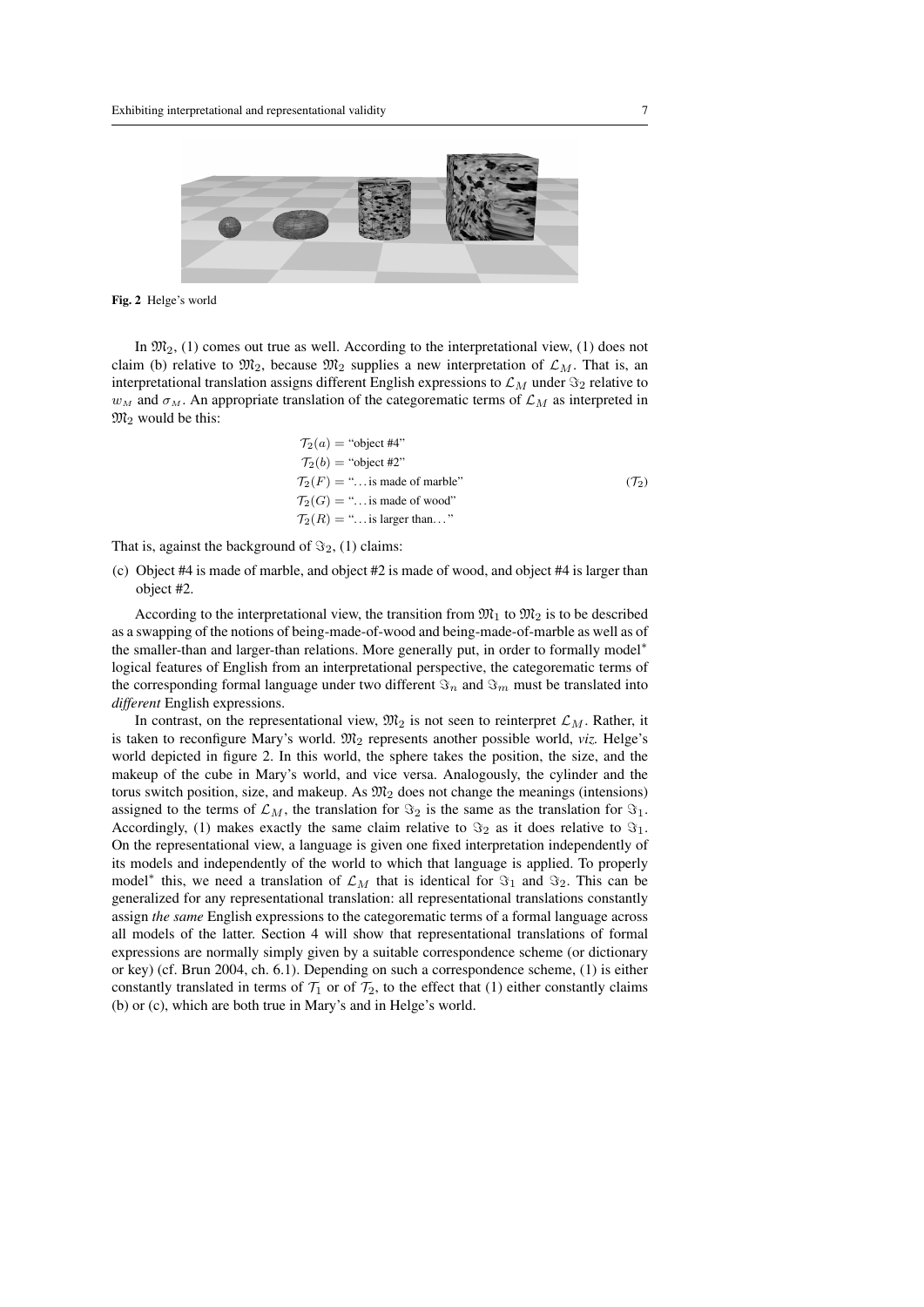Etchemendy (1990) introduces the distinction between the interpretational and representational views in the context of discussing Tarski's famous analyses of logical truth and consequence (cf. Tarski 1956), which Etchemendy reads as adopting an entirely interpretational perspective. As is well-known, his far-reaching criticism of Tarski's analyses has itself been criticized (cf. e.g. Ray 1996; Sher 1996; Gómez-Torrente 1996). While that controversy is not relevant for our present purposes, it is important to emphasize that contemporary model theory cannot be read in a purely interpretational way as originally conceived by Etchemendy. FOL models may not only differ with respect to the function that assigns elements and sets of elements from the domain  $D$  to the terms of FOL, but also with respect to  $D$  itself. Model theory systematically varies the cardinality of  $D$  up to infinity. If the elements of  $D$ , as is usual, are read as representing the objects FOL sentences quantify over, then two models that—unlike  $\mathfrak{M}_1$  and  $\mathfrak{M}_2$ —not only differ in  $\Im$  but also in D must be read as representing two different interpretations of FOL relative to two worlds that are constituted by different objects, that is, relative to two *different* worlds. Therefore, a strictly interpretational reading of models, according to which different models exclusively change the interpretation of FOL, does not yield an adequate understanding of the whole modeltheoretic machinery.

In light of this, the difference between the interpretational and representational perspectives must not be understood in the broad way originally suggested by Etchemendy (1990). Rather, the difference only concerns the reading of one constituent of models, *viz.* of the function  $\Im$ . The interpretational view takes two different  $\Im_n$  and  $\Im_m$  that are defined for the same domain  $D$  as reflecting two different meaning assignments to the categorematic terms of FOL relative to D. By contrast, the representational view takes two different  $\Im_n$  and  $\Im_m$ that are defined for the same domain  $D$  as representations of two different FOL-describable possible worlds. Both views agree that two models  $\mathfrak{M}_n$  and  $\mathfrak{M}_m$  that involve two different domains  $D_n$  and  $D_m$  must be seen to represent different worlds. Still, while according to the representational account  $\mathfrak{M}_n$  and  $\mathfrak{M}_m$  represent two worlds in as much detail as is expressible in FOL (or a relevant sublanguage thereof), interpretationally read models  $\mathfrak{M}_n$ and  $\mathfrak{M}_m$  stand for any two worlds with the cardinality of  $D_n$  and  $D_m$ , respectively. On an interpretational reading, models never represent worlds in all their FOL-expressible particularity. Interpretationally read models only symbolize the cardinality of the worlds to which FOL is applied.<sup>5</sup>

It is evident from the above considerations that the interpretational view is best suited to model<sup>\*</sup> (I)-validity, whereas the representational view suggests itself for modeling<sup>\*</sup> (II)validity. To make this more concrete, consider an argument  $\langle \Gamma, \Psi \rangle$  and let  $\mathfrak{M}^{\langle \gamma, \psi \rangle}$  designate a model of the FOL sublanguage constituted by the categorematic terms occurring in *FOL formalizations*  $\gamma$  of  $\Gamma$  and  $\psi$  of  $\Psi$ . Against this background, the set of permissible reinterpretations of  $\langle \Gamma, \Psi \rangle$  relative to which  $\langle \Gamma, \Psi \rangle$  must be truth-preserving in order to be (I)-valid can be modeled<sup>\*</sup> on the basis of interpretationally read models  $\mathfrak{M}^{\langle \gamma, \psi \rangle}$ . Analogously, the realm of possible worlds in which  $\langle \Gamma, \Psi \rangle$  must be truth-preserving in order to be (II)-valid can be modeled<sup>∗</sup> by the set of representationally read models  $\mathfrak{M}^{\langle\gamma,\psi\rangle}$ . Accordingly, I subsequently also refer to (I)-validity as *interpretational validity* and to (II)-validity as *representational validity*.

In order to implement FOL as a means to model<sup>\*</sup> or formally exhibit the interpretational or representational validity of an argument  $\langle \Gamma, \Psi \rangle$ , we not only need suitable readings of

<sup>5</sup> Essentially, this is what Shapiro (2005, 663) dubs the *blended* view of models. I prefer to stick to Etchemendy's original label "interpretational view", because it emphasizes the core difference from the representational view.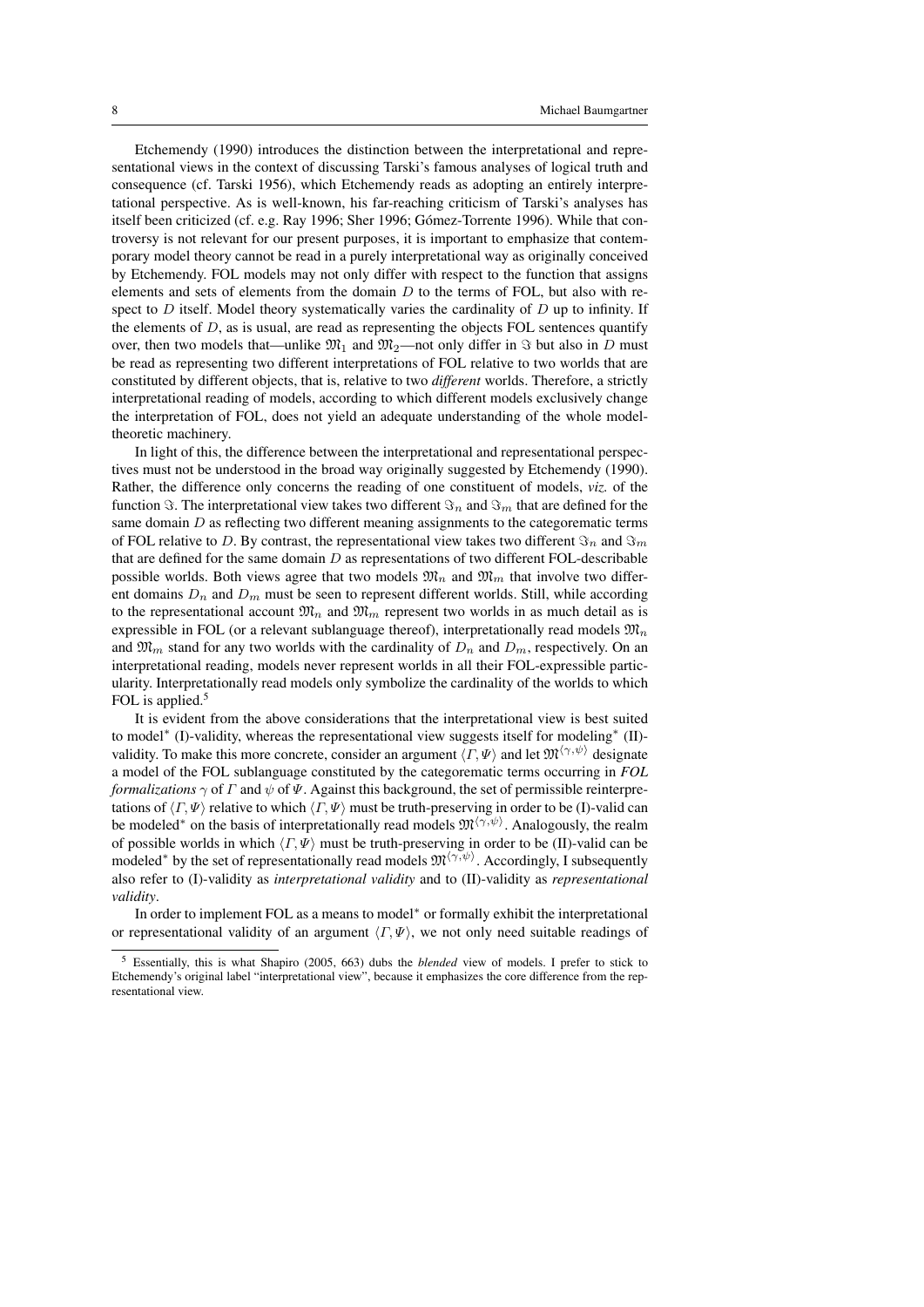FOL models but also an adequate FOL formalization  $\langle \gamma, \psi \rangle$  of  $\langle \Gamma, \Psi \rangle$ . Yet, since (I)- and (II)-validity differ extensionally and FOL fixes one determinate extension for the notion of formal validity, some arguments must be reproduced by different FOL formalizations depending on whether the goal is to exhibit interpretational or representational validity. Suppose that  $\langle \Gamma, \Psi \rangle$  is (I)-invalid and (II)-valid. On the one hand, to exhibit its (I)-invalidity,  $\langle \Gamma, \Psi \rangle$  must be formalized by an argument scheme  $\langle \gamma, \psi \rangle$  that is FOL-invalid; on the other hand, to capture its (II)-validity  $\langle \Gamma, \Psi \rangle$  must be formalized by an FOL-valid  $\langle \gamma', \psi' \rangle$ . That is, what counts as an adequate formalization of  $\langle \Gamma, \Psi \rangle$  depends on whether the goal of formalizing  $\langle \Gamma, \Psi \rangle$  is to account for interpretational or representational validity.

Accordingly, we need different criteria of adequate formalization, interpretational and representational criteria, which yield two different notions of adequate formalization, interpretational and representational adequacy. The next section develops interpretational criteria.

#### 3 Exhibiting interpretational validity

Before discussing the details of exhibiting interpretational validity we need to set one question aside: what kind of entities are premises and conclusions of arguments? There are many candidates, for instance, beliefs, judgments, propositions, utterances, interpreted sentences, etc. (cf. Brun 2008; Russell 2008). Satisfactory answers to that question are hard to come by and I shall not attempt to address it here. Instead, I simply characterize premises and conclusions as being composed of declarative and de-contextualized *statements* (which in case of FOL formalizable arguments are moreover required to be extensional and bivalent), and invite the reader to view that label as a placeholder for whichever entity happens to be her preferred candidate category. Nonetheless, a crucial qualification is necessary at this point. While the constituents of representationally read arguments are statements with a fixed interpretation (or fully interpreted statements), the statements that make up interpretationally read arguments allow for reinterpretations. From the interpretational perspective, arguments are, from the outset, seen to be composed of statement schemata or representatives of logical forms rather than of statements with a fixed interpretation.

Conceiving of the statements constituting an argument's premises  $\Gamma$  and conclusion  $\Psi$ as representatives of logical forms suggests an approach to logical formalization according to which adequate formalizations of  $\Gamma$  and  $\Psi$  can, in one way or another, be read off the latter's natural language surface. For brevity, I shall speak of the *surface approach* in the following. As interpretational validity is the standard textbook precisification of informal validity, the surface approach is the standard textbook approach to logical formalization. In a nutshell, formalizing a statement  $\Phi$  along its lines involves a stepwise procedure that gradually abstracts from descriptive content (cf. e.g. Ray 1996, sect. 2): (1) the expressions in  $\Phi$ are partitioned into a set V of variable (reinterpretable) expressions and a set C of expressions that correspond to logical constants of the target formalism—FOL in our case; (2) the members of V are partitioned into semantic categories (names, predicates, relations etc.); (3) the elements of each semantic category are replaced by FOL terms of the corresponding semantic category and the elements of C are replaced by corresponding FOL constants. According to the surface approach, a formalization  $\langle \gamma, \psi \rangle$  is said to be adequate for an argument  $\langle \Gamma, \Psi \rangle$  iff  $\gamma$  and  $\psi$  reproduce the logical forms  $\Gamma$  and  $\Psi$  represent.

The surface approach, however, faces one major problem: the surface of natural language statements is often so misleading in regard to underlying logical forms that the latter cannot be reliably read off the former's surface. There are countless well-known examples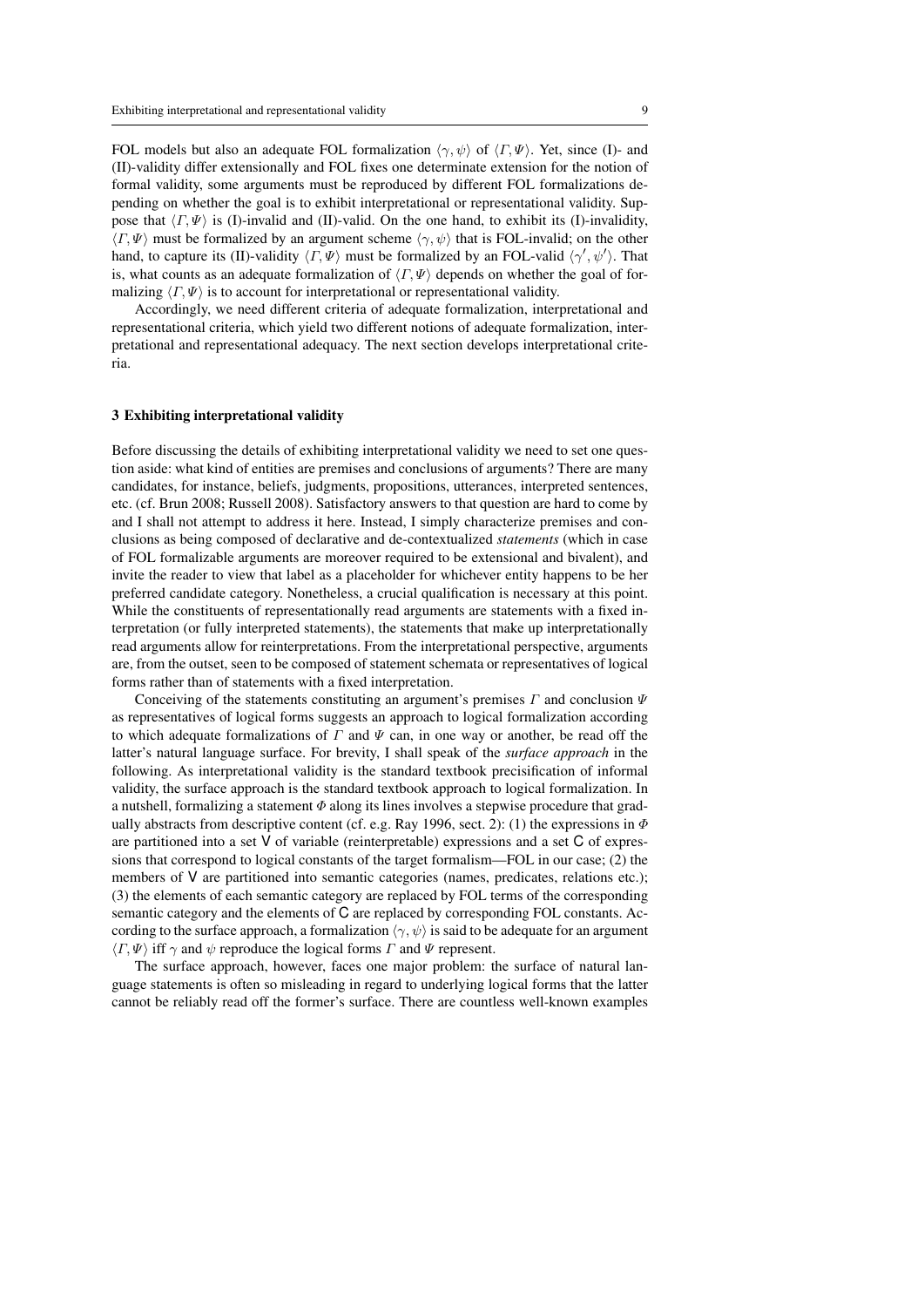illustrating this so-called *misleading form thesis* (cf. e.g. Brun 2004, 161-165; Sainsbury 2001, 44-53). For instance, the surface of "The whale is a mammal" misleadingly suggests that it is of the same form as "The king is a Frenchman", which, as far as a Russellian analysis of definite descriptions is concerned, misleadingly suggests to be of subject-predicate form. Or "Humans are mortal", which is commonly viewed to be of universal conditional form, fails to contain "if. . . then" or "all" as logical constants. In the end, only regimented non-natural idioms whose grammar is purposefully designed to reflect logical forms can be adequately formalized on the basis the surface approach.

To formalize non-regimented arguments, i.e. arguments outside of artificial textbook contexts, another approach is called for. The literature provides such another approach, which I shall dub the *correctness approach*. Rather than formalizing a statement Φ by taking its natural language form as a starting point, representatives of the correctness approach (cf. Blau 1977; Sainsbury 2001; Brun 2004; Baumgartner and Lampert 2008) formalize  $\Phi$  on the basis of its truth conditions. They hold that an adequate formalization  $\phi$  of  $\Phi$ , first and foremost, must be *correct* for  $\Phi$ , where  $\phi$  is correct for  $\Phi$  iff every model of  $\phi$  in which  $\phi$ is true models<sup>\*</sup> a truth condition of  $\Phi$  and every model of  $\phi$  in which  $\phi$  is false models<sup>\*</sup> a falsehood condition of  $\Phi$ .<sup>6</sup>

However, if truth conditions of a statement, as is usual, are understood as the *factual* conditions under which that statement is true, correct formalizations as defined by the correctness approach are only revealing with respect to whether the conclusion of an argument is true under all factual conditions under which the premises are true, i.e. with respect to whether that argument is representationally valid. Correct formalizations in that sense are of no help to determine whether the premises and conclusion are truth-preserving under all reinterpretations. That is, while the approach to logical formalization that is standardly used for exhibiting interpretational validity—the surface approach—is only applicable to regimented (non-natural) languages, the standard approach to formalizing non-regimented languages—the correctness approach—is custom-built for exhibiting representational validity.

In order to formalize non-regimented arguments in a way that suits interpretational purposes I subsequently adapt the correctness approach to the interpretational context. For clarity, I dub the representational (truth-conditional) variant of correctness sketched above (and mainly implemented in the next section) r*-correctness*, and to the interpretational variant developed in what follows I refer as i*-correctness*. The basic idea behind i-correctness can be easily stated: a formalization  $\phi$  is *i*-correct for a statement  $\Phi$  iff different models of  $\phi$ model<sup>∗</sup> different permissible reinterpretations of Φ. To make that idea more explicit and precise, some conceptual preliminaries are required.

The previous section has shown that the connection between a formalization  $\phi$  and reinterpretations of a statement  $\Phi$  is established by translations of the FOL-sublanguage  $\mathcal{L}^{\phi}$ comprising the categorematic terms of  $\phi$  relative to specific interpretations of  $\mathcal{L}^{\phi}$  given in models  $\mathfrak{M}_{k}^{\phi}$ . We have also seen that interpretationally read models only specify the cardinality of corresponding worlds, which vastly underdetermines English translations of models. Therefore, to translate the categorematic terms of an FOL formula  $\phi$  into English it is necessary that the domains of its models  $\mathfrak{M}^{\phi}_k$  be mapped onto possible worlds. For a model  $\mathfrak{M}^{\phi}_k$ such a domain-to-world mapping is guaranteed to exist if its domain  $D_k$  has the same cardinality as the possible world  $w_{\Phi}$  in which  $\Phi$  is intended to be evaluated. To the pair  $\langle \Phi, w_{\Phi} \rangle$ 

<sup>6</sup> Cf. e.g. Brun (2004, 210); Baumgartner and Lampert (2008, 108). Correctness can also be defined syntactically. In this paper, I am only going to use the semantic variant of correctness. For details on the syntactic one cf. Baumgartner and Lampert (2008).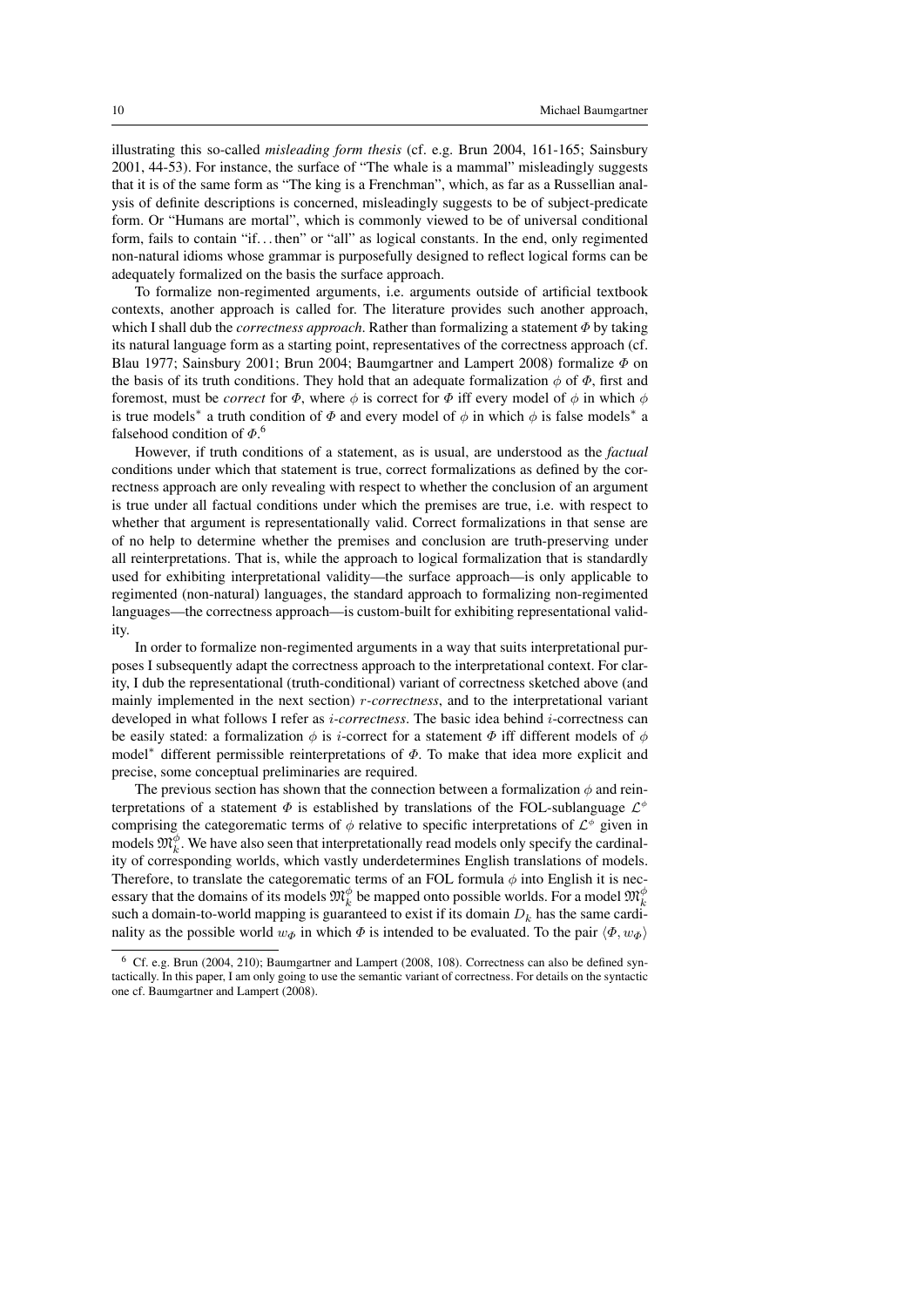there corresponds the pair  $\langle \phi, \mathfrak{M}_I^{\phi} \rangle$  constituted by a formalization  $\phi$  of  $\Phi$  and by the model  $\mathfrak{M}^\phi_I$  featuring the so-called *intended interpretation* of  $\phi$ . The intended interpretation  $\Im_I$  of  $\phi$ assigns to the names of  $\phi$  the entities that correspond to the entities to which the names of  $\Phi$ refer in  $w_{\phi}$ , and to the predicates of  $\phi$  the sets of things that correspond to the extensions of the predicates of  $\Phi$  in  $w_{\Phi}$  (cf. Sainsbury 2001, 162). The relevant correspondence between  $\langle \Phi, w_{\Phi} \rangle$  and  $\langle \phi, \mathfrak{M}_I^{\phi} \rangle$  is established by the *correspondence scheme* that comes with each formalization. Correspondence schemes moreover identify the components of the statement  $\Phi$  that are treated as reinterpretable units by a given formalization  $\phi$ .

That is, all  $\mathfrak{M}_k^{\phi}$  over the same domain as  $\mathfrak{M}_I^{\phi}$  have suitable domain-to-world mappings. For instance, in case of statement (b) about Mary's world, all models of the FOL sublanguage  $\mathcal{L}_M$  with the domain  $D_M = \{c, y, t, s\}$  can be mapped onto a possible world, *viz.* Mary's world. Also, all models with domains that result from  $D_M$  by removing objects can be mapped onto possible worlds that result from Mary's world by removing corresponding objects. By contrast, to translate  $\mathcal{L}_M$  relative to models with a domain  $D_k$  that is a proper superset of  $D_M$  specifications of the objects contained in  $D_k$  but not in  $D_M$  must additionally be supplied. Such specifications can be given by simple conventions, for instance, to the effect that all  $D_k$  that are proper supersets of  $D_M$  correspond to worlds that result from Mary's world by adding wooden cubes of size  $t_1$  or marble spheres of size  $t_2$  etc; or they can be given by complex descriptions of resulting worlds.

Apart from a suitable domain-to-world mapping, the translatability of a formal language, relative to its models, into English also depends on the availability of English names that corefer with their formal correlates and English predicates that are co-extensional with their formal correlates; and for many models that availability is dubious, to say the least. The space of possible reinterpretations provided by the model-theoretic machinery far exceeds the expressive power of natural English. Yet, we do not need to require that translations may only involve English names and predicates that are listed in standard English dictionaries. For the purposes of logical formalization artificial English names and predicates may be introduced whenever dictionaries do not provide sufficient expressiveness. While artificial names can simply be generated by numbering the objects in a corresponding world, artificial predicates can be defined by means of (e.g. Boolean) functions of existing English predicates. As long as artificial predicates have explicit definitions in terms of existing predicates, the truth values of statements featuring those artificial predicates can be informally assessed, which, as we shall see below, is all that is of relevance for the  $i$ -correctness of logical formalizations.

Overall, we can hence stipulate that for a formalization  $\phi$  of a statement  $\Phi$  there exists a translation  $\mathcal{T}_k$  of  $\mathcal{L}^{\phi}$  relative to a model  $\mathfrak{M}_k^{\phi}$  iff there exists a mapping of  $\mathfrak{M}_k^{\phi}$ 's domain  $D_k$ onto a possible world  $w_k$ . I subsequently call such a model  $\mathfrak{M}^{\phi}_k$   $w_k$ *-mappable*. A translation  $\mathcal{T}_k$  allows for *verbalizing* a formalization  $\phi$  of  $\Phi$  (cf. Brun 2004, ch. 10). For brevity, I shall speak of  $\mathcal{T}_k$ -verbalizations. Against this conceptual background, we can now spell out i-correctness in more detail:

(*i*-COR) The formalization  $\phi$  is *i*-correct for statement  $\Phi$  iff for all  $w_k$ -mappable models  $\mathfrak{M}^\phi_k$  and all corresponding worlds  $w_k$ : there exists a translation  $\mathcal{T}_k$  of  $\mathcal{L}^\phi$ , as interpreted in  $\mathfrak{M}_k^{\phi}$ , such that  $\mathcal{T}_k$ -verbalizing  $\phi$  yields a permissible reinterpretation  $\Phi'$  of  $\Phi$ , and  $\phi$ has the same truth value in  $\mathfrak{M}_k^{\phi}$  as  $\Phi'$  in  $w_k$ .

<sup>7</sup> Correspondence schemes have a very different function in the representational framework. In that framework they fix the interpretation of formal languages. Cf. sect. 4 below.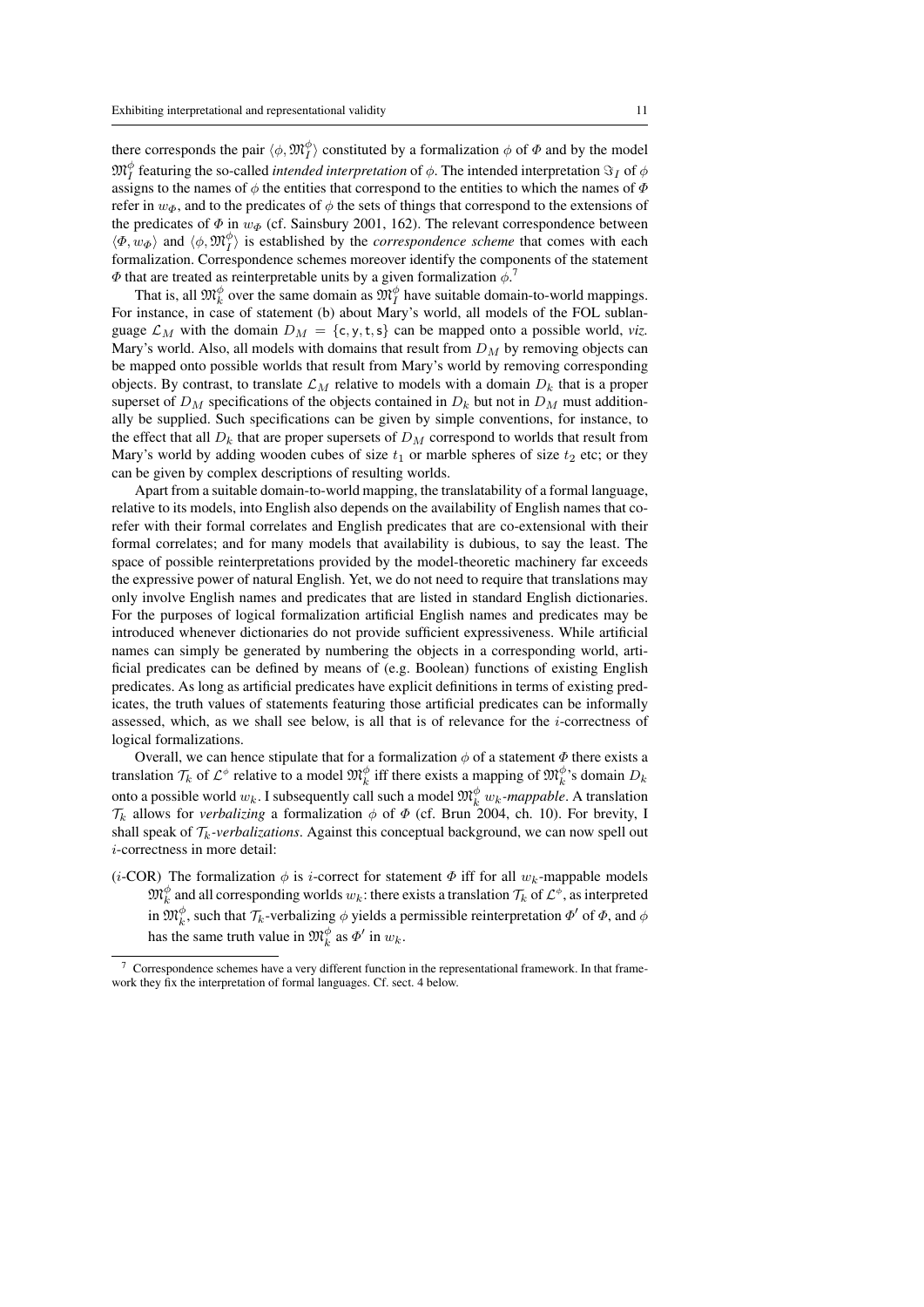$(c<sub>1</sub>)$ 

 $(i-COR)$  is a necessary (but not a sufficient) condition for the interpretational adequacy of a formalization. Moreover, according to (*i*-COR), assessing the *i*-correctness of  $\phi$  for  $\Phi$  presupposes that it be informally determinable whether  $\mathcal{T}_k$ -verbalizations of  $\phi$  amount to permissible reinterpretations of  $\Phi$ . More generally, as anticipated in section 2, it is a precondition of the interpretational formalizability of  $\Phi$  that it be clear for any statement  $\Phi'$ whether  $\Phi'$  permissibly reinterprets  $\Phi$  or not. From the interpretational perspective, clarity on whether  $\Phi'$  is a permissible reinterpretation of  $\Phi$  is the minimal amount of *informal understanding* of  $\Phi$  that must be available in order to formalize  $\Phi$ . As indicated in section 2, I assume that the statements formalized in this paper are informally understood to that necessary degree.

Let me illustrate  $(i$ -COR) by way of example. First, consider statement (d), which is intended to be about the actual world  $w_{\varphi}$ , and the formalization candidates (2), (3), and (4) with correspondence scheme  $(c_1)$ .

 $(d)$  The whale is a mammal.

$$
p \tag{2}
$$

$$
Ga \tag{3}
$$

$$
\forall x (Fx \to Gx) \tag{4}
$$

 $p:$  The whale is a mammal ;  $a:$  the whale ;

$$
F: \ldots
$$
 is a whale ;  $G: \ldots$  is a mammal

That (2) is i-correct for (d) can be seen as follows. There are merely two models for the FOL sublanguage consisting of the sentence letter p only:  $\mathfrak{M}_1^{(2)}$  comprising  $\mathfrak{S}_1(p) = T$  and  $\mathfrak{M}_2^{(2)}$ comprising  $\Im_2(p) = F$ . As (d) is true in  $w_{\omega}$ ,  $\Im_1(p) = T$  is the intended interpretation of (2). Verbalizing (2) based on the correspondence scheme  $(c<sub>1</sub>)$  yields (d) itself, which trivially amounts to a permissible (re)interpretation of (d) with the same truth value in  $w_{\omega}$  as (2) in  $\mathfrak{M}_1^{(2)}$ . Moreover, relative to  $\mathfrak{M}_2^{(2)}$ , (2) can be verbalized based on any translation of  $\mathcal{L}^{(2)}$  that issues a statement that is false in  $w_{\omega}$ . Plainly, at least one of those translations generates a permissible reinterpretation of (d), for instance the translation that assigns "The elephant is a bird" to  $p$ . Accordingly, (2) is *i*-correct for (d).

By contrast, (3) is not *i*-correct for (d), for there are countless models  $\mathfrak{M}_k^{(3)}$  whose domain  $D_k$  can be mapped onto  $w_{\omega}$  but for which there does not exist a translation  $\mathcal{T}_k$  of  $\mathcal{L}^{\alpha}$ such that  $\mathcal{T}_k$ -verbalizing (3) yields a permissible reinterpretation of (d). For example, take a model  $\mathfrak{M}_k^{(3)}$  that assigns the object that corresponds to Obama to a and the singleton of that same object to G. Conceivable translations will generate verbalizations as "Obama is the 44th president of the US" or "Obama is the first African-American president of the US" etc., none of which are informally judged to be permissible reinterpretations of (d).

Finally, verbalizing (4) by virtue of  $(c_1)$  yields "For all objects, x, if x is a whale then x is a mammal". Even though this statement has a considerably different grammatical surface than (d), it is ordinarily judged to permissibly (re)interpret (d). The same holds for verbalizations of (4) based on other translations of  $\mathcal{L}^{(4)}$ , e.g. for "For all objects, x, if x is brown then x is a table" or "For all objects, x, if x is born in Dietramszell then x has blood type  $B^{+}$ ". Just as (d), these statements claim that a first set is contained in a second set. This can be generalized: for all  $w_k$ -mappable models  $\mathfrak{M}_k^{(4)}$  and all corresponding worlds  $w_k$ , there exists a translation  $\mathcal{T}_k$  of  $\mathcal{L}^{\scriptscriptstyle(\!4)}$  such that a  $\mathcal{T}_k$ -verbalization of (4) yields a permissible reinterpretation of (d) that has the same truth value in  $w_k$  as (4) in  $\mathfrak{M}_k^{(4)}$ . Thus, (4) is *i*-correct for (d).

In light of the fact that the notion of a permissible reinterpretation of a statement  $\Phi$  is an essentially informal notion, clarity on whether a given  $\Phi'$  counts as a permissible reinterpretation of  $\Phi$  is clearly not an innocuous presupposition of *i*-correctness. Nonetheless, if it is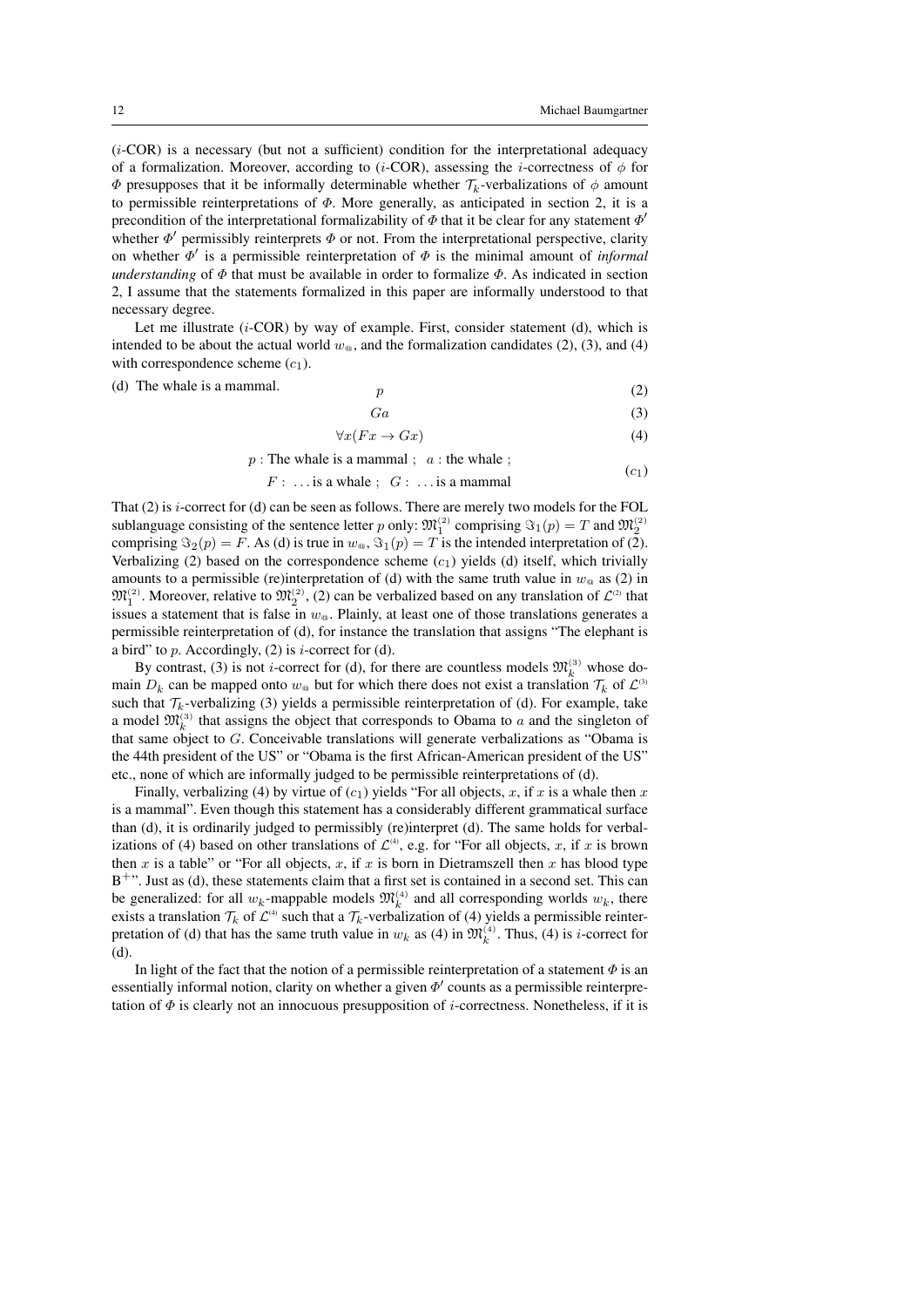indeterminate whether "Obama is the 44th president of the US" or "For all objects,  $x$ , if  $x$ is brown then x is a table" amount to permissible reinterpretations of (d), the *i*-correctness of (3) and (4) for (d) is indeterminate as well. Formalizing natural language statements presupposes that certain features of those statements are informally understood: while interpretational formalizations require clarity on permissible reinterpretations, representational formalizations, as we shall see in the next section, presuppose clarity on the (factual) truth conditions of statements. Relative to different informal understandings of a particular statement  $\Phi$ , different formalizations will count as *i*-correct for  $\Phi$ .

Furthermore, note that rigorously applying  $(i$ -COR) in the course of assessing the  $i$ correctness of, say, (4) for (d) would amount to confronting an unmanageable amount of models of (4) with corresponding reinterpretations of (d), which is a task that obviously cannot be completed.<sup>8</sup> In practice, however, the *i*-correctness of formalization candidates of (d) can be reliably determined based on a comparison of the relevant structural features of the  $w_k$ -mappable models of a formalization and the relevant structural features of the resulting permissible reinterpretations of (d). For instance, (4) and all of its verbalizations state a subset relation between two sets. That is, (4) is true in a model  $\mathfrak{M}_k^{(4)}$  iff  $\Im_k(F) \subseteq \Im_k(G)$ holds in  $\mathfrak{M}_k^{(4)}$ ; analogously, permissible reinterpretations of (d) are true in a corresponding world  $w_k$  iff the extension of the first predicate is contained in the extension of the second predicate. Hence, instead of laboriously confronting every model of (4) with every resulting reinterpretation of (d), the i-correctness of (4) for (d) can be established based on *structural descriptions* of the relevant features of the corresponding models and reinterpretations.

I now turn to formalizing (very simple) arguments on the basis of  $(i$ -COR). In accordance with the notational convention adopted so far in this paper, I formalize an argument  $\langle \Gamma, \Psi \rangle$  in terms of a pair  $\langle \gamma, \psi \rangle$  where  $\gamma$  represents a set of FOL sentences that correspond to the premises of the argument and  $\psi$  represents an FOL sentence that corresponds to its conclusion. For simplicity, I say that  $\langle \gamma, \psi \rangle$  and  $\langle \Gamma, \Psi \rangle$  are *true* in a model  $\mathfrak{M}_k^{\langle \gamma, \psi \rangle}$  and a corresponding world  $w_k$ , respectively, if they are truth-preserving in  $\mathfrak{M}_k^{(\gamma,\psi)}$  and  $w_k$ , respectively, and *false* otherwise. Moreover, the domains of the intended interpretations of all subsequently discussed formalization candidates are (implicitly) assumed to be mapped onto the actual world  $w_{\varphi}$ . First, consider the trivially interpretationally valid example (e) with formalization candidates (5) and (6) and correspondence scheme  $(c_2)$ :

(e) Daryl is a mother. Therefore, Daryl is a mother.

$$
\langle \{Fa\}, Ga\rangle \tag{5}
$$

$$
\langle \{Ga\} , Ga \rangle \tag{6}
$$

$$
a: \text{Daryl}; \ \ F: \ldots \text{is a mother}; \ G: \ldots \text{is a mother} \tag{c_2}
$$

Even though both  $Fa$  and  $Ga$  are *i*-correct for the atomic statement "Daryl is a mother", (5) is not *i*-correct for (e), for verbalizing (5) based on most translations of  $\mathcal{L}^{(5)}$  does not yield permissible reinterpretations of (e). In most models  $\mathfrak{M}^{(5)}_k, \Im_k(F)$  differs from  $\Im_k(G)$ , whereas reinterpretations of the instance of ". . . is a mother" in the premise of (5) must not differ from reinterpretations of the instance of ". . . is a mother" in the conclusion. The two instances of ". . . is a mother" constitute one reinterpretable unit in the context of argument (e). Arguments are *complex* statements and their complexity constrains the reinterpretability of the atomic statements of which they are composed. Multiple instances of one and the same reinterpretable unit must always be reinterpreted jointly. This constraint is respected

As we shall see in section 4, (r-COR) faces an analogous termination problem. Cf. also Baumgartner and Lampert (2008, 97).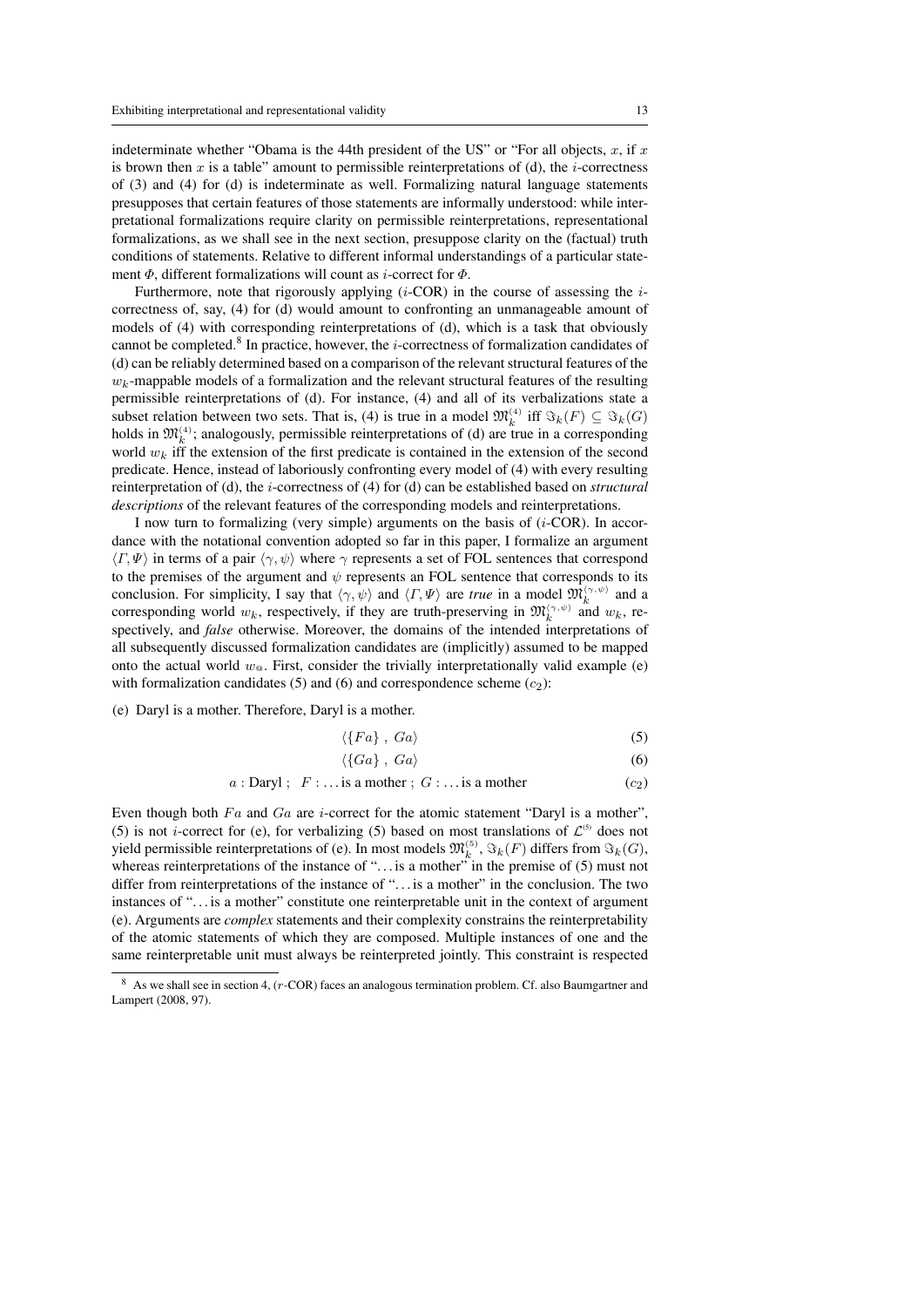in (6). Verbalizing (6) based on translations of  $\mathcal{L}^{(6)}$  relative to models  $\mathfrak{M}_k^{(6)}$  never yields different reinterpretations of the two instances of "... is a mother" in (e). (6) is *i*-correct for (e).

Next, consider the more interesting argument (f) with formalization candidates (7), (8), (9) and correspondence scheme  $(c_3)$ :

(f) Daryl strolls slowly. Therefore, Daryl strolls.

$$
\langle \{Fa\}, Ga\rangle \tag{7}
$$

$$
\langle \{Ga \wedge La\}, \ Ga \rangle \tag{8}
$$

$$
\langle \{ \exists x (Jx \wedge Hxa \wedge Lx) \} , \exists x (Jx \wedge Hxa) \rangle \tag{9}
$$

$$
a: \text{Daryl}; \quad F: \dots \text{strolls slowly}; \quad G: \dots \text{strolls}; \quad J: \dots \text{is a stroll};
$$
  
 $H: \dots \text{is conducted by } \dots; \quad L: \dots \text{is slow}$  (c<sub>3</sub>)

(f) is commonly considered to be interpretationally valid. That means ". . . strolls slowly" and "...strolls" are informally judged not to be two independently reinterpretable units. (7), however, imposes no constraints on the reinterpretability of ". . . strolls slowly" and "... strolls". Verbalizing (7) based on some of the translations of  $\mathcal{L}^{\tau}$  yields arguments none of which pass as permissible reinterpretations of (f), e.g. "Clooney is a bachelor. Therefore, Clooney is a mother". Hence,  $(7)$  is not *i*-correct for  $(f)$ . By contrast, as  $(8)$  is FOL-valid, verbalizations of (8) do not generate independent reinterpretations of the premise and conclusion of (f). Nonetheless, (8) fails to be *i*-correct for (f) because it does not *i*-correctly represent (f)'s premise. "Daryl strolls slowly" does not predicate two independent properties of Daryl, yet verbalizing  $Ga \wedge La$  on the basis of many translations of  $\mathcal{L}^{(8)}$  will result in statements all of which predicate independent properties of pertaining objects, e.g. "Obama is married and Obama is a politician". Finally, (9) draws on Davidson's (1967) celebrated analysis of action sentences. Verbalizing Davidson-style formalizations of statements involving adverbial predication is generally judged to generate permissible reinterpretations of the latter. Moreover, the FOL validity of (9) imposes constraints on the reinterpretability of the premise and conclusion of (9) that match the corresponding constraints informally ascribed to (f). As a consequence, the truth values of (9) in  $w_k$ -mappable models  $\mathfrak{M}_k^{(9)}$  agree with the truth values of resulting reinterpretations of (f) in  $w_k$ . Overall, (9) is *i*-correct for (f).

This raises the question whether  $i$ -correctness and FOL validity is all that we need to require of a formalization  $\langle \gamma, \psi \rangle$  in order to formally exhibit the interpretational validity of an argument  $\langle \Gamma, \Psi \rangle$ . That this question must be answered in the negative can be seen on the basis of the following example:

(g) Daryl is a mother. Therefore, Daryl is a woman.

$$
\langle \{Ga\} , Ga \rangle \tag{10}
$$

$$
\langle \{Fa\}, Ga\rangle \tag{11}
$$

$$
a: \text{Daryl}; \ F: \dots \text{is a mother}; \ G: \dots \text{is a woman} \tag{c_4}
$$

Verbalizations of (10) based on all conceivable translations of  $\mathcal{L}^{(10)}$  generate co-intensional reinterpretations of "... is a mother" and "... is a woman". Plainly, co-intensional reinterpretations of these two predicates are permissible. Different instances of one reinterpretable unit must be reinterpreted jointly in arguments, but that does not entail that instances of different reinterpretable units must always be reinterpreted differently. That is, arguments as "Daryl is a woman. Therefore, Daryl is a woman" or "Clooney is from Dietramszell.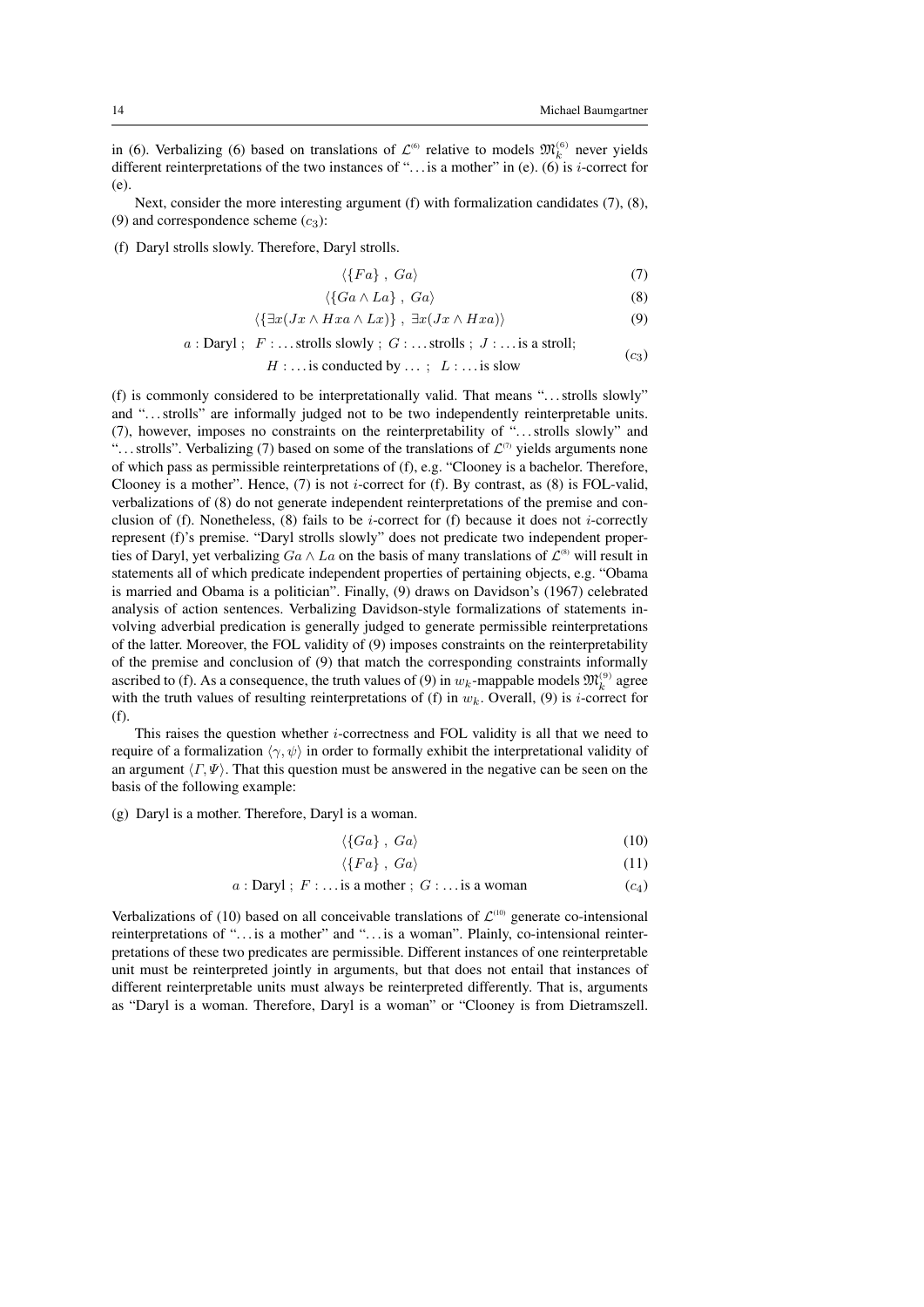Therefore, Clooney is from Dietramszell" all pass as permissible reinterpretations of (g). Moreover, (10) has the same truth values in models  $\mathfrak{M}_k^{(10)}$  as the resulting reinterpretations of (g) in  $w_k$ , *viz.* true. Hence, (10) is *i*-correct for (g).

The fact that the FOL-valid formalization  $(10)$  *i*-correctly reproduces  $(g)$ , however, does not entail that (g) is interpretationally valid. Verbalizations of (10) only yield a very small subset of all permissible reinterpretations of (g), and obviously, that (g) preserves truth relative to that subset does not entail that it preserves truth relative to all permissible reinterpretations. And in fact, there are many permissible reinterpretations of (g) that do not preserve truth, e.g. "Clooney is a bachelor. Therefore, Clooney is from Dietramszell". Thus, interpretational validity of an argument  $\langle \Gamma, \Psi \rangle$  cannot be inferred from the mere existence of an *i*-correct formalization  $\langle \gamma, \psi \rangle$  that is FOL-valid. In order to establish the interpretational validity of  $\langle \Gamma, \Psi \rangle$ , an FOL-valid formalization  $\langle \gamma, \psi \rangle$  must not only be *i*-correct but, in addition, it must be *exhaustive*, that is, it must model<sup>∗</sup> the whole space of permissible reinterpretations of  $\langle \Gamma, \Psi \rangle$ . In the more general case of formalizations of statements, exhaustiveness amounts to this: The formalization  $\phi$  of  $\Phi$  is *exhaustive* for  $\Phi$  iff verbalizing  $\phi$ based on all translations of  $\mathcal{L}^{\phi}$  yields all permissible reinterpretations of  $\Phi$ .

Of course, if, as is normal, no overview over all permissible reinterpretations of a natural language statement  $\Phi$  is on hand, the exhaustiveness of a given  $\phi$  is not conclusively assessable. Nonetheless, analogously to approximatively establishing *i*-correctness of  $\phi$  by virtue of balancing relevant structural features of models  $\mathfrak{M}_k^{\phi}$  and corresponding reinterpretations of  $\Phi$ , the exhaustiveness of  $\phi$  can be approximated by establishing that all relevant structural features of the different permissible reinterpretations of  $\Phi$  are represented among the verbalizations of  $\phi$ . This condensed way of consolidating exhaustiveness suffices to rule out that (10) is exhaustive for argument (g). (10) does not yield any independent reinterpretations of the premise and conclusion of (g), even though such reinterpretations are informally judged to be permissible. Hence, (10) does not model<sup>∗</sup> an important type of permissible reinterpretations of  $(g)$ , and indeed a type relative to which  $(g)$  fails to preserve truth. (11), by contrast, is not only i-correct for (g) but moreover models<sup>∗</sup> the whole space of permissible reinterpretations of argument (g), which is thus exhaustively formalized by (11).

In sum, in order to formally exhibit the interpretational validity of an argument  $\langle \Gamma, \Psi \rangle$ an *i*-correct, exhaustive, and FOL-valid formalization  $\langle \gamma, \psi \rangle$  is required. More specifically, as a consequence of the considerations of this section I propose the following principle for exhibiting interpretational validity:

(*i*-VP) An argument  $\langle \Gamma, \Psi \rangle$  is exhibited to be interpretationally valid (I-valid) iff  $\langle \Gamma, \Psi \rangle$  is formalized by an FOL-valid formalization  $\langle \gamma, \psi \rangle$  that is *i*-correct and exhaustive for  $\langle \Gamma, \Psi \rangle.$ 

For completeness, I shall say that a formalization  $\phi$  is *interpretationally adequate*, i.e. *iadequate*, for a statement  $\Phi$  iff  $\phi$  is both *i*-correct and exhaustive for  $\Phi$ .

#### 4 Exhibiting representational validity

As indicated in the introduction, even though interpretational validity is the more common precisification of informal validity, representational validity is an alternative precisification that has repeatedly been promoted in the pertinent literature. Moreover, the representational perspective has (implicitly or explicitly) driven a significant amount of the recent literature concerned with developing criteria of adequate logical formalization, e.g. Blau (1977), Sainsbury (2001), Brun (2004), Baumgartner and Lampert (2008).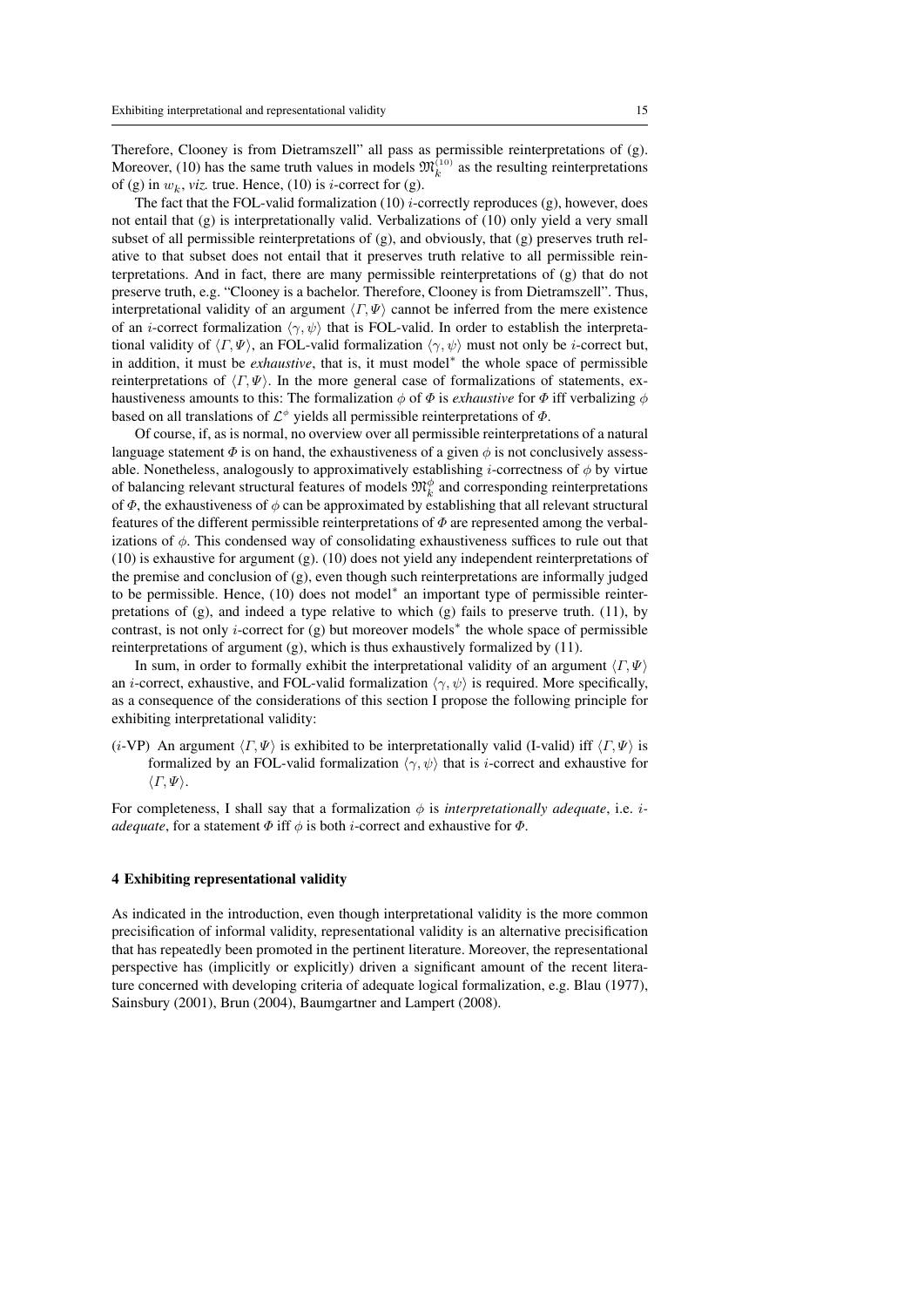In order to be revealing in regard to representational validity, logical formalizations of an argument  $\langle \Gamma, \Psi \rangle$ , first and foremost, must reproduce the (factual) truth conditions of Γ and Ψ. For if a formalization  $\langle \gamma, \psi \rangle$  that captures the truth conditions of the argument's premises and conclusion is FOL-valid, it follows that under all conditions that render  $\Gamma$  true  $\Psi$  is true as well, or in other words, that  $\langle \Gamma, \Psi \rangle$  is truth-preserving in all possible worlds. As anticipated in the previous section, the central necessary condition for adequate representational formalization is correctness, or *r-correctness* as I shall call it. Roughly, a formalization  $\phi$ is r-correct for a statement  $\Phi$  iff  $\phi$  and  $\Phi$  have the same conditions of truth and falsehood. Before cashing that idea out in more detail, we again need to go through some preliminaries.

First, it must be emphasized that correspondence schemes play a very different role in the representational framework than in the interpretational one. From the representational perspective, a natural language statement  $\Phi$  is viewed as a non-reinterpretable unit, i.e. as a unit with a fixed interpretation. Formally modeling<sup>\*</sup> this perspective requires a formal language with an analogously fixed interpretation. It is the correspondence scheme, that comes with every formalization, which fixes the interpretation of the FOL sublanguage  $\mathcal{L}^{\phi}$  that is used in a given formalization  $\phi$ . To illustrate, consider the statement (h) with formalization (12) and correspondence scheme  $(c_5)$ :

(h) Obama is married and Obama is a politician.

$$
Fa \wedge Ga \tag{12}
$$

 $a : \text{Obama}$ ;  $F : \dots$  is married;  $G : \dots$  is a politician (c<sub>5</sub>)

Here are two exemplary models of the FOL sublanguage  $\mathcal{L}^{(12)}$ :

$$
D_1 = \{b_1, b_2, b_3, b_4\},
$$
  

$$
\Im_1(a) = b_1, \ \Im_1(F) = \{b_1, b_3\}, \ \Im_1(G) = \{b_1, b_4\}
$$
 (M<sub>1</sub><sup>(12)</sup>)

$$
D_2 = \{b_1, b_2, b_3, \dots, b_{123}\},
$$
  

$$
\Im_2(a) = b_{13}, \quad \Im_2(F) = \{\}, \quad \Im_2(G) = \{b_1, b_2, b_3, \dots, b_{123}\}
$$
 (M<sub>2</sub><sup>(12)</sup>)

As we have seen in section 2, the representational view takes  $\mathfrak{M}^{(12)}_1$  and  $\mathfrak{M}^{(12)}_2$  to be specifications in  $\mathcal{L}^{(12)}$  of two possible worlds. Interpreted in the vein of  $(c_5)$ ,  $\mathfrak{M}^{(12)}_1$  describes a world constituted by 4 objects one of which being Obama, two of which being married and two of which being politicians.  $\mathfrak{M}_2^{(12)}$  specifies a world constituted of 123 objects one of which being Obama, none of which being married and all of which being politicians. While  $\mathfrak{M}_1^{(12)}$  and  $\mathfrak{M}_2^{(12)}$  specify two different possible worlds, the interpretation of  $\mathcal{L}^{(12)}$  remains the same, *viz*. the interpretation given in  $(c_5)$ .

Second, note that  $\mathfrak{M}_1^{(12)}$  and  $\mathfrak{M}_2^{(12)}$  specify two possible worlds in as much detail as is expressible in  $\mathcal{L}^{(12)}$ . Moreover, the world-specifications provided by  $\mathfrak{M}^{(12)}_1$  and  $\mathfrak{M}^{(12)}_2$ suffice to determine whether statement (h) is true in a corresponding world: (h) is true in the world characterized by  $\mathfrak{M}_1^{(12)}$  and false in the world characterized by  $\mathfrak{M}_2^{(12)}$ . Accordingly, every model  $\mathfrak{M}_k^{\phi}$  of an *r*-correct formalization  $\phi$  can be mapped onto a possible world  $w_k$ , *viz.* the world featuring the objects and properties specified in  $\mathfrak{M}_k^{\phi}$ , and thus models<sup>∗</sup> a truth or falsehood condition of the statement  $\Phi$ . Requiring an r-correct formalization  $\phi$  to agree with  $\Phi$  in regard to truth and falsehood conditions, hence, amounts to requiring that the truth values of  $\Phi$  and  $\phi$  coincide relative to *all* models  $\mathfrak{M}_k^{\phi}$  and corresponding worlds  $w_k$ .<sup>9</sup>

<sup>9</sup> In this respect the version of r-correctness presented here differs considerably from the versions developed by Blau (1977) and Brun (2004) who both only require correspondence of truth conditions relative to the subset of models  $\mathfrak{M}_k^{\phi}$  that provide what Blau and Brun call *suitable interpretations* of  $\phi$ . For a detailed criticism of this latter approach cf. Baumgartner and Lampert (2008).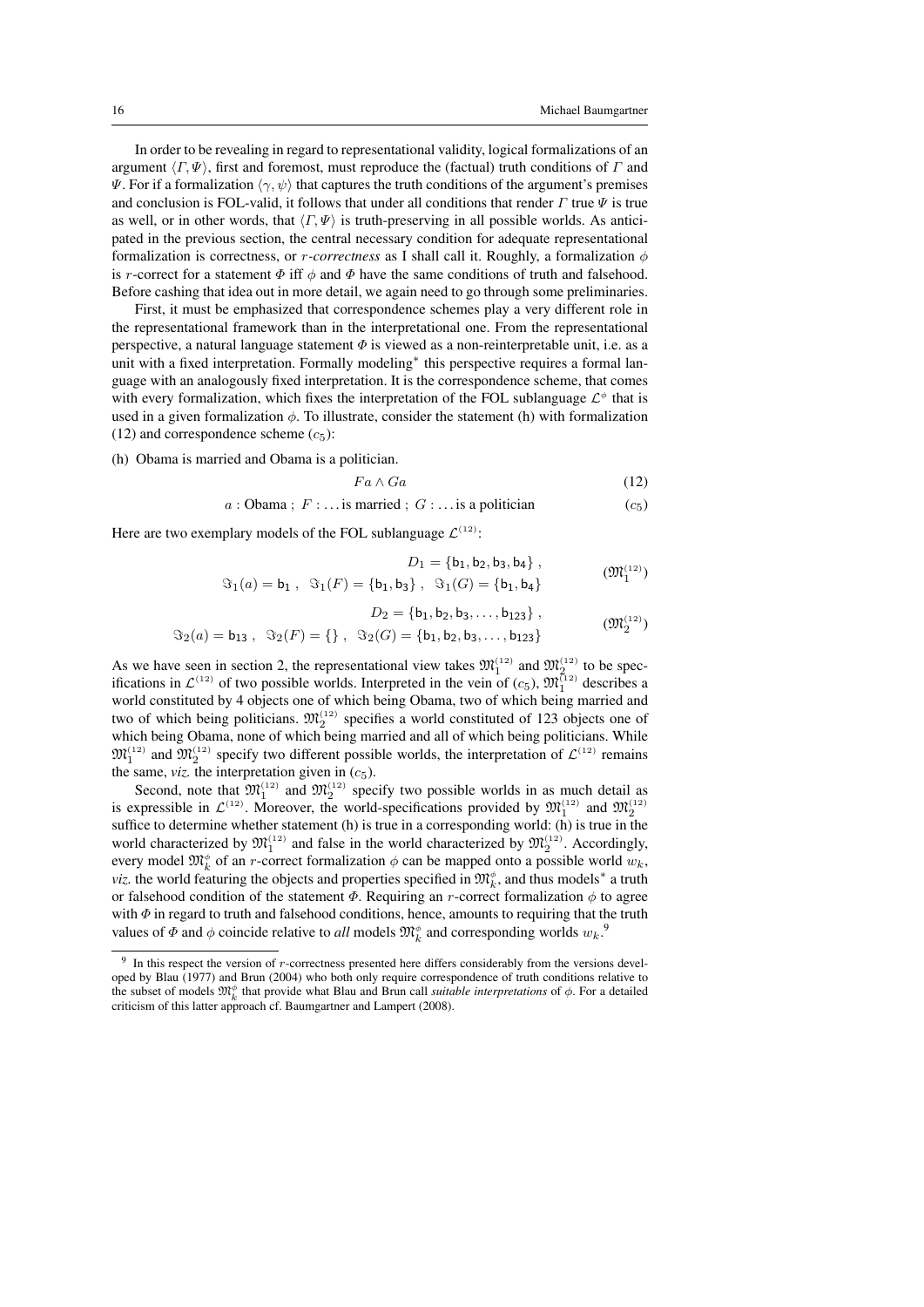With these characteristics of the representational framework in mind we can define rcorrectness as follows:

(*r*-COR) The formalization  $\phi$  is *r*-correct for statement  $\Phi$  iff every model  $\mathfrak{M}_k^{\phi}$  of  $\phi$  specifies a possible world  $w_k$  in enough detail to determine the truth value of  $\Phi$  in  $w_k$ , and  $\phi$ has the same truth value in every model  $\mathfrak{M}_k^{\phi}$  as  $\Phi$  in  $w_k$ .

While the truth values of an FOL formula  $\phi$  in different models are precisely defined on model-theoretic grounds, the truth values of a statement  $\Phi$  in different possible worlds, i.e.  $\Phi$ 's truth conditions, must be assessed informally. That is, just as *i*-correctness presupposes that the permissibility of reinterpretations of  $\Phi$  is informally determinate, r-correctness presupposes that the truth conditions of  $\Phi$  are informally determinate. This is the sort of informal understanding of  $\Phi$  that is required in order to representationally formalize  $\Phi$ , and analogously to the case of interpretational formalizations, presupposing such an extensive informal understanding of  $\Phi$  is not innocuous. However, if the truth conditions of  $\Phi$  are informally dubious,  $\Phi$  cannot be representationally formalized; or if the truth conditions of  $\Phi$  are informally ambiguous, what counts as an r-correct formalization of  $\Phi$  is equally ambiguous.

Let me illustrate (r-COR) by applying it to formalization candidates of statement (h). That (12) is *r*-correct for (h) can be established as follows: (12) is true in a model  $\mathfrak{M}_k^{(12)}$ iff  $\Im_k(a) \in \Im_k(F)$  and  $\Im_k(a) \in \Im_k(G)$ ; analogously, (h) is true in a possible world  $w_k$  iff Obama has both the property of being married and the property of being a politician in  $w_k$ . Relative to (c<sub>5</sub>), all models  $\mathfrak{M}_k^{(12)}$  specify a possible world  $w_k$  in such a way that (h) has a determinate truth value in  $w_k$ , and (12) and (h) have the same truth values in all of these model-world pairs  $\langle \mathfrak{M}_k^{(12)}, w_k \rangle$ . Compare (12) with the formalizations (13), (14), and (15) of (h)—which are also to be interpreted in terms of  $(c_5)$ :

$$
Fa\vee Ga\tag{13}
$$

$$
Fa \to Ga \tag{14}
$$

$$
Fa \wedge Ga \wedge \forall x (Fx \to Gx) \tag{15}
$$

None of these formalizations is *r*-correct for (h). In models  $\mathfrak{M}_k^{(13)}$  and  $\mathfrak{M}_k^{(14)}$  such that  $\Im_k(a) \notin \Im_k(F)$  and  $\Im_k(a) \in \Im_k(G)$ , (13) and (14) are true, but (h) is false in worlds where Obama is an unmarried politician. Moreover, in a model  $\mathfrak{M}_k^{(15)}$  such that  $\Im_k(a) \in \Im_k(F)$ ,  $\Im_k(a) \in \Im_k(G)$ , and  $\Im_k(F) \nsubseteq \Im_k(G)$ , (15) is false, whereas (h) is informally judged to be true in a corresponding world  $w_k$ .

As in case of  $(i$ -COR), a comprehensive application of  $(r$ -COR) would amount to balancing the truth values of  $\phi$  and  $\Phi$  in an unmanageable amount of models and possible worlds, which is a task that cannot be completed. Yet, analogously to  $i$ -correctness, a complete application of (r-COR) can be abbreviated—as has been done above—by comparing structural descriptions of the models and possible worlds that render  $\phi$  and  $\Phi$  true and false, respectively.

Let us now turn to representationally formalizing arguments. First, reconsider example (f) with formalization candidates (7), (8), (9):

(f) Daryl strolls slowly. Therefore, Daryl strolls.

$$
\langle \{Fa\}, Ga\rangle \tag{7}
$$

$$
\langle \{Ga \wedge La\}, Ga \rangle \tag{8}
$$

$$
\langle \{ \exists x (Jx \wedge Hxa \wedge Lx) \}, \ \exists x (Jx \wedge Hxa) \rangle \tag{9}
$$

$$
a: \text{Daryl}; \quad F: \dots \text{strolls slowly}; \quad G: \dots \text{strolls}; \quad J: \dots \text{is a stroll};
$$
 (c<sub>3</sub>)

$$
H:...
$$
 is conducted by ...;  $L:...$  is slow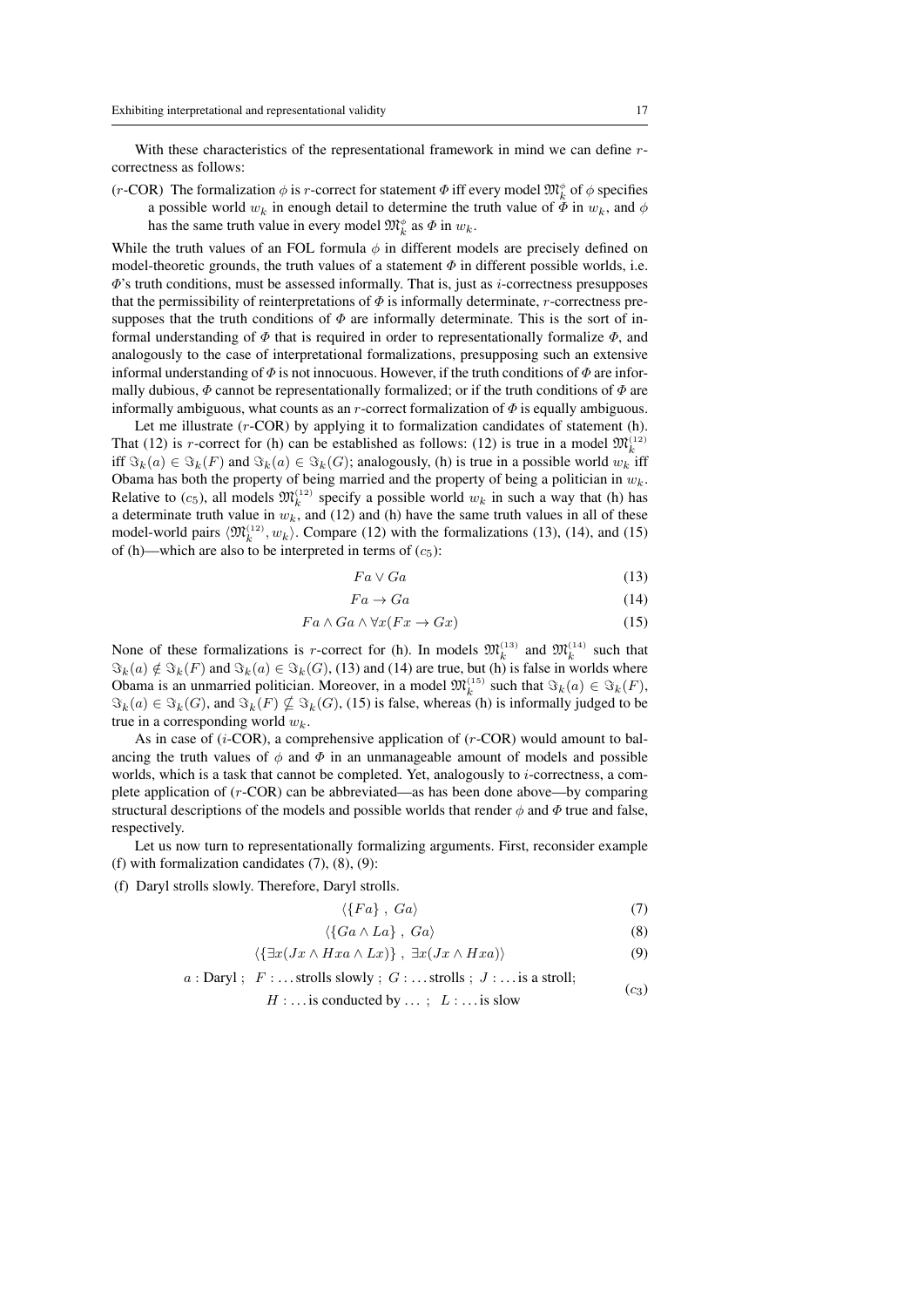That (7) is not *r*-correct for (f) can be seen as follows: in models  $\mathfrak{M}_k^{(7)}$  such that  $\Im_k(a) \in$  $\Im_k(F)$  and  $\Im_k(a) \notin \Im_k(G)$ , (7) is false<sup>10</sup>, yet these models do not specify possible worlds relative to  $(c_3)$ , for it is informally judged to be impossible for Daryl to stroll slowly without strolling. Hence, (7) does not model<sup>\*</sup> the truth conditions of (f). By contrast, all models  $\mathfrak{M}_k^{(8)}$  —interpreted in the vein of (c<sub>3</sub>)—can be said to specify possible worlds. Moreover, (f) is true in all of those worlds, for (f) is true in all possible worlds simpliciter. Correspondingly, (8) is true in all models  $\mathfrak{M}_k^{(8)}$ . Therefore, the FOL-valid (8) is *r*-correct for (f).

(9) is also *r*-correct for (f). Relative to (*c*<sub>3</sub>), every model  $\mathfrak{M}_k^{(9)}$  specifies a possible world  $w_k$  and (9) has the same truth value in every  $\mathfrak{M}_k^{(9)}$  as (f) in the corresponding  $w_k$ , *viz*. true. That is, we have two unrelated  $r$ -correct FOL-valid formalizations of argument (f): (8) and (9). From the existence of any r-correct FOL-valid formalization  $\langle \gamma, \psi \rangle$  of an argument  $\langle \Gamma, \Psi \rangle$  it follows that  $\langle \Gamma, \Psi \rangle$  is representationally valid. However, only one of those two formalizations actually exhibits the features of the premise and conclusion of (f) that are responsible for (f)'s representational validity, i.e. only one of those formalizations makes transparent why (f) is representationally valid,  $viz$ . (9). The reason is that only (9) *r*-correctly reproduces both the argument (f) as a whole, i.e. as a complex statement, as well as its premise and conclusion, i.e. its components.  $(8)$ , on the other hand, does not r-correctly capture (f)'s premise, because not all models  $\mathfrak{M}_k^{(8)}$ , read in the vein of  $(c_3)$ , specify possible worlds in enough detail to determine the truth value of (f)'s premise. For example, take a model  $\mathfrak{M}_k^{(8)}$  such that  $\Im_k(a) \in \Im_k(F)$  and  $\Im_k(a) \in \Im_k(L)$ . The corresponding world  $w_k$  is one where Daryl strolls and Daryl is slow. This specification is not sufficient to determine whether "Daryl strolls slowly" is true or false in  $w_k$ .

This shows that in order to exhibit the representational validity of an argument  $\langle \Gamma, \Psi \rangle$ , an FOL-valid formalization  $\langle \gamma, \psi \rangle$  must not only be r-correct for  $\langle \Gamma, \Psi \rangle$  as a whole, but all members of  $\gamma$  must moreover be r-correct for the corresponding members of  $\Gamma$  and  $\psi$  must be r-correct for Ψ. I shall speak of *recursive* r*-correctness* or rr*-correctness*, for short:

(rr-COR) The formalization  $\langle \gamma, \psi \rangle$  is *recursively* r-correct (rr-correct) for the argument  $\langle \Gamma, \Psi \rangle$  iff each member of  $\gamma$  is r-correct for the corresponding member of  $\Gamma$ ,  $\psi$  is *r*-correct for  $\Psi$ , and  $\langle \gamma, \psi \rangle$  is *r*-correct for  $\langle \Gamma, \Psi \rangle$ .

Note that  $\gamma$  and  $\psi$  each being r-correct for  $\Gamma$  and  $\Psi$ , respectively, is not sufficient for the rcorrectness of  $\langle \gamma, \psi \rangle$  for  $\langle \Gamma, \Psi \rangle$ —hence, the last conjunct of (rr-COR). To see this, consider the following formalization candidate of (f), which is likewise to be understood in the vein of  $(c_3)$ :

$$
\langle \{Fa\}, \ \exists x (Jx \wedge Hxa) \rangle \tag{16}
$$

(16)  $r$ -correctly accounts for both the premise and the conclusion of (f), but (16) as a whole is not *r*-correct for (f), because all of the models  $\mathfrak{M}_k^{(16)}$  in which Fa is true and  $\exists x(Jx \wedge Hxa)$ false do not represent possible worlds.

Next, reconsider argument (g) with two formalization candidates that have already been discussed in section 3—(10) and (11)—and three further candidates that are intended to illustrate peculiarities of representational formalizations:

(g) Daryl is a mother. Therefore, Daryl is a woman.

<sup>10</sup> According to the convention adopted in section 3, I say that arguments and their formalizations are *true* if they are truth-preserving in corresponding possible worlds and models, respectively, and *false* otherwise.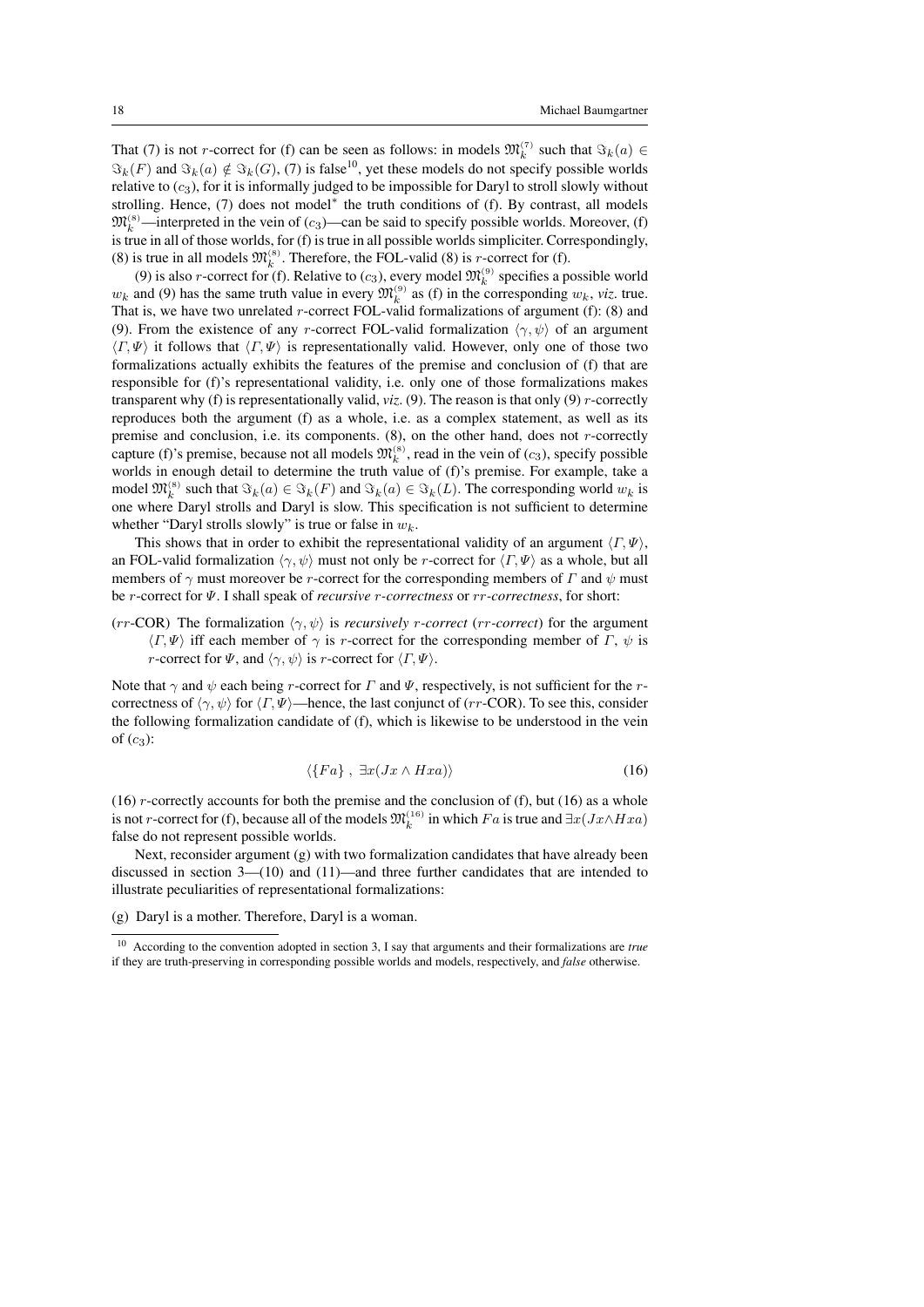$$
\langle \{Ga\} , Ga \rangle \tag{10}
$$

$$
\langle \{Fa\}, Ga\rangle \tag{11}
$$

$$
\langle \{Fa \wedge \forall x(Fx \to Gx)\}, Ga \rangle \tag{17}
$$

$$
\langle \{Ka \wedge Ga\}, Ga\rangle \tag{18}
$$

$$
\langle \{Ka \wedge Ga \wedge (p \vee \neg p)\}, Ga \rangle \tag{19}
$$

$$
a: \text{Dayl}; \ F: \ldots \text{is a mother}; \ G: \ldots \text{is a woman}
$$
 (c<sub>6</sub>)

$$
K
$$
 : ... has a child ;  $p$  : Clooney is a bachelor

While (10) is *i*-correct for (g), it fails to capture (g)  $rr$ -correctly, because it does not  $r$ correctly reproduce (g)'s premise. Read in terms of  $(c_6)$ , the models  $\mathfrak{M}_k^{(10)}$  such that  $\Im_k(a) \in$  $\Im_k(G)$  specify worlds in which Daryl is a woman. That does not suffice to determine whether (g)'s premise is true in those worlds, i.e. whether Daryl is a mother. Analogously, (11) is *i*-correct but not *r*-correct (and thus not *rr*-correct) for (g). The reason is that models  $\mathfrak{M}^{(11)}_k$  such that  $\Im_k(F) \nsubseteq \Im_k(G)$  do not specify possible worlds relative to (c<sub>6</sub>). All of these models entail that there exist mothers that are no women, which is informally judged to be impossible. As  $(17)$  uses the same FOL sublanguage as  $(11)$ ,  $(17)$  is not *r*-correct for  $(g)$ either, because models  $\mathfrak{M}_k^{(17)}$  such that  $\Im_k(F) \nsubseteq \Im_k(G)$  do not specify possible worlds.

(11) and (17) are not *r*-correct for (g) because the correspondence scheme  $(c_6)$  interprets the predicate letters of the FOL sublanguage used in (11) and (17) in terms of predicates that are informally judged not to be independent, more specifically, the set of mothers is informally judged to be a proper subset of the set of women. Yet, the model-theoretic machinery treats all predicate letters of FOL as representing logically independent predicates. It thus generates models that cannot be read as representing possible worlds. Moreover, model theory systematically assigns every element of every domain to the name letters of a relevant FOL sublanguage and all truth-value combinations to the sentence letters. That is, in order for models  $\mathfrak{M}_k^{\phi}$  of an FOL formalization  $\phi$  to specify possible worlds relative to a correspondence scheme  $(c_i)$ ,  $(c_i)$  must meet the following requirement of *informal independence* (cf. Baumgartner and Lampert 2008, 107):

(IN) A correspondence scheme ( $c_i$ ) accompanying a representational formalization  $\phi$  satisfies (IN) iff all expressions assigned to the categorematic terms of  $\mathcal{L}^{\phi}$  by  $(c_i)$  are mutually informally independent and  $(c_i)$  assigns neither informally tautologous nor contradictory expressions to any of the categorematic terms of  $\mathcal{L}^{\phi}$ .

As necessary condition of r-correctness, (IN) imposes severe constraints on the representational formalizability of a natural language statement  $\Phi$ . If the truth conditions of  $\Phi$  cannot be cashed out in terms of informally independent non-tautologous and non-contradictory expressions,  $\Phi$  cannot be representationally formalized by means of FOL. FOL can only be used as a tool to model<sup>\*</sup> truth conditions of statements that can be analyzed on the basis of components that conform to (IN). As a consequence, representational formalizations often need to be accompanied by semantic analyses.<sup>11</sup> In the case of argument (g), for instance, such an (IN)-satisfying semantic analysis is feasible. (18) and  $(c<sub>6</sub>)$  analyze the predicate "... is a mother" contained in (g) in terms of "... is a woman and ... has a child". This analysis, in turn, yields that all models  $\mathfrak{M}_k^{(18)}$  specify possible worlds  $w_k$ . Furthermore, in every  $\mathfrak{M}_k^{(18)}$  the truth values of (18) and its components match the truth values of (g) and its components in the corresponding  $w_k$ . Hence, (18) is rr-correct for (g).

<sup>&</sup>lt;sup>11</sup> In Baumgartner and Lampert (2008), we argue that, from the representational perspective, there is no clear distinction between logical formalization and semantic analysis.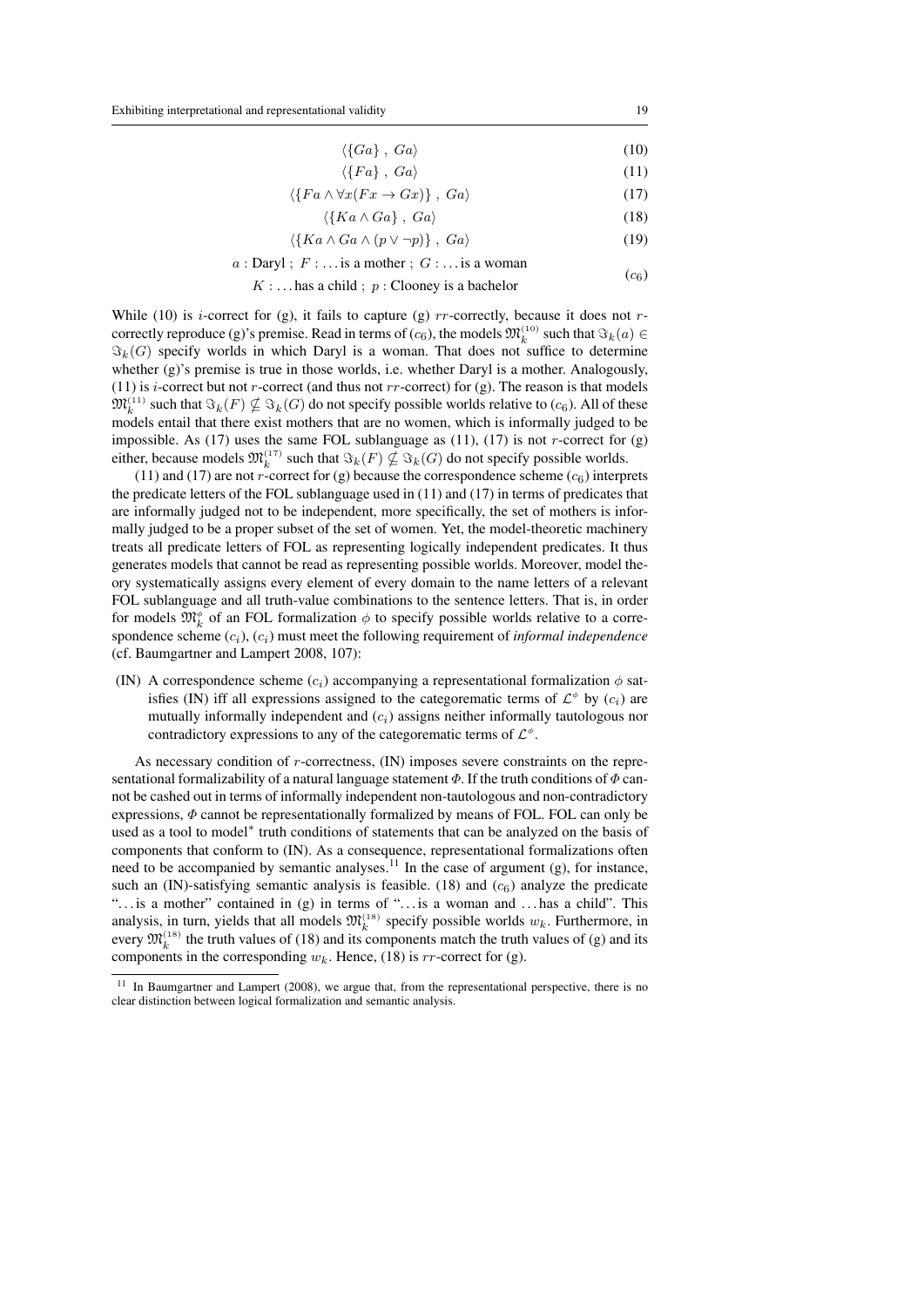The same holds for (19). The premise and conclusion of (19) are formally equivalent to the premise and conclusion of (18), and as  $(c<sub>6</sub>)$  interprets the categorematic terms of (19) in compliance with (IN) all models  $\mathfrak{M}_k^{(19)}$  represent worlds that are possible. Therefore, as (18) successfully models<sup>∗</sup> the truth conditions of (g) and of its components, so does (19). All formalizations  $\langle \gamma, \psi \rangle$  with components that are equivalent to the components of (18) and whose models specify possible worlds are  $rr$ -correct for (g). This finding can be generalized: for any two equivalent formalizations  $\phi$  and  $\phi'$  that are interpreted in such a way that (IN) is satisfied it holds that either both  $\phi$  and  $\phi'$  are *r*-correct for a statement  $\Phi$  or none of them is. And analogously: for any two formalizations  $\langle \gamma, \psi \rangle$  and  $\langle \gamma', \psi' \rangle$ , such that the members of  $\gamma$  are equivalent to the members of  $\gamma'$  and  $\psi$  is equivalent to  $\psi'$  and (IN) is satisfied, it holds that either both  $\langle \gamma, \psi \rangle$  and  $\langle \gamma', \psi' \rangle$  are rr-correct for an argument  $\langle \Gamma, \Psi \rangle$  or none of them  $i$ s.  $12$ 

Clearly though, the tautologous subformula  $p \lor \neg p$  of (19) adds nothing whatsoever to formally exhibiting the representational validity of (g). On the contrary, redundant syntactical surplus tends to obscure rather than render transparent the truth conditions of an argument's premises and conclusions. It is hence preferable to formalize (g) in terms of (18). A formalization  $\langle \gamma, \psi \rangle$  that exhibits the representational validity of an argument  $\langle \Gamma, \Psi \rangle$  must not only be rr-correct, but moreover it must not contain redundant elements. Relative to one (IN)-satisfying correspondence scheme  $(c_i)$ , there exist infinitely many  $rr$ -correct formalizations of an argument  $\langle \Gamma, \Psi \rangle$  such that for any pair of such formalizations  $\langle \langle \gamma, \psi \rangle, \langle \gamma', \psi' \rangle \rangle$ it holds that each member of  $\gamma$  is equivalent to the corresponding member of  $\gamma'$  and  $\psi$  is equivalent to  $\psi'$  (and, hence,  $\langle \gamma, \psi \rangle$  is equivalent to  $\langle \gamma', \psi' \rangle$ ). Call the set  $\varrho$  of these formalizations an  $rr$ *-correct set* of  $\langle \Gamma, \Psi \rangle$ . Relative to different correspondence schemes and within different FOL sublanguages, an argument  $\langle \Gamma, \Psi \rangle$  may have several rr-correct sets. The representational validity (or invalidity) of  $\langle \Gamma, \Psi \rangle$  is best exhibited by the minimally complex formalizations in each rr-correct set.

There are several measures available in the literature that numerically reproduce the complexity of an FOL formula. For instance, Hodges (2001, 47) defines the *complexity* of a formula  $\phi$  to be the number of its subformulas, where the subformulas of  $\phi$  are the atomic expressions contained in  $\phi$ , the molecular expressions in  $\phi$  composed by means of logical connectives and quantifiers, and  $\phi$  itself. According to this complexity measure, (18) has complexity 5, whereas (19) has complexity 9. Against this background, the *minimally complex* formalizations in a *rr*-correct set  $\rho$  are simply definable as the formalizations with lowest complexity measure in  $\rho$ . The minimally complex formalizations in different rrcorrect sets exhibit representational validity equally well.

In light of these considerations, I advance the following principle for exhibiting representational validity:

(r-VP) An argument  $\langle \Gamma, \Psi \rangle$  is exhibited to be representationally valid (II-valid) iff  $\langle \Gamma, \Psi \rangle$ is formalized by an FOL-valid formalization  $\langle \gamma, \psi \rangle$  that is both rr-correct for  $\langle \Gamma, \Psi \rangle$ and minimally complex.

For completeness, a formalization φ can be said to be *representationally adequate*, i.e. r*adequate*, for a statement  $\Phi$  iff  $\phi$  is both *r*-correct for  $\Phi$  and minimally complex. Analogously,  $\langle \gamma, \psi \rangle$  is *r-adequate* for an argument  $\langle \Gamma, \Psi \rangle$  iff  $\langle \gamma, \psi \rangle$  is both *rr*-correct for  $\langle \Gamma, \Psi \rangle$ and minimally complex.

 $12$  In this regard, *r*-correctness differs significantly from *i*-correctness. While formalizations of a statement  $\Phi$  that introduce arbitrary tautologous elements not contained in  $\Phi$  cannot be seen to model\* permissible reinterpretations of  $\Phi$ , formalizations of  $\Phi$  model\* the truth conditions of  $\Phi$  even if they feature an excessive tautologous surplus, provided that (IN) is respected.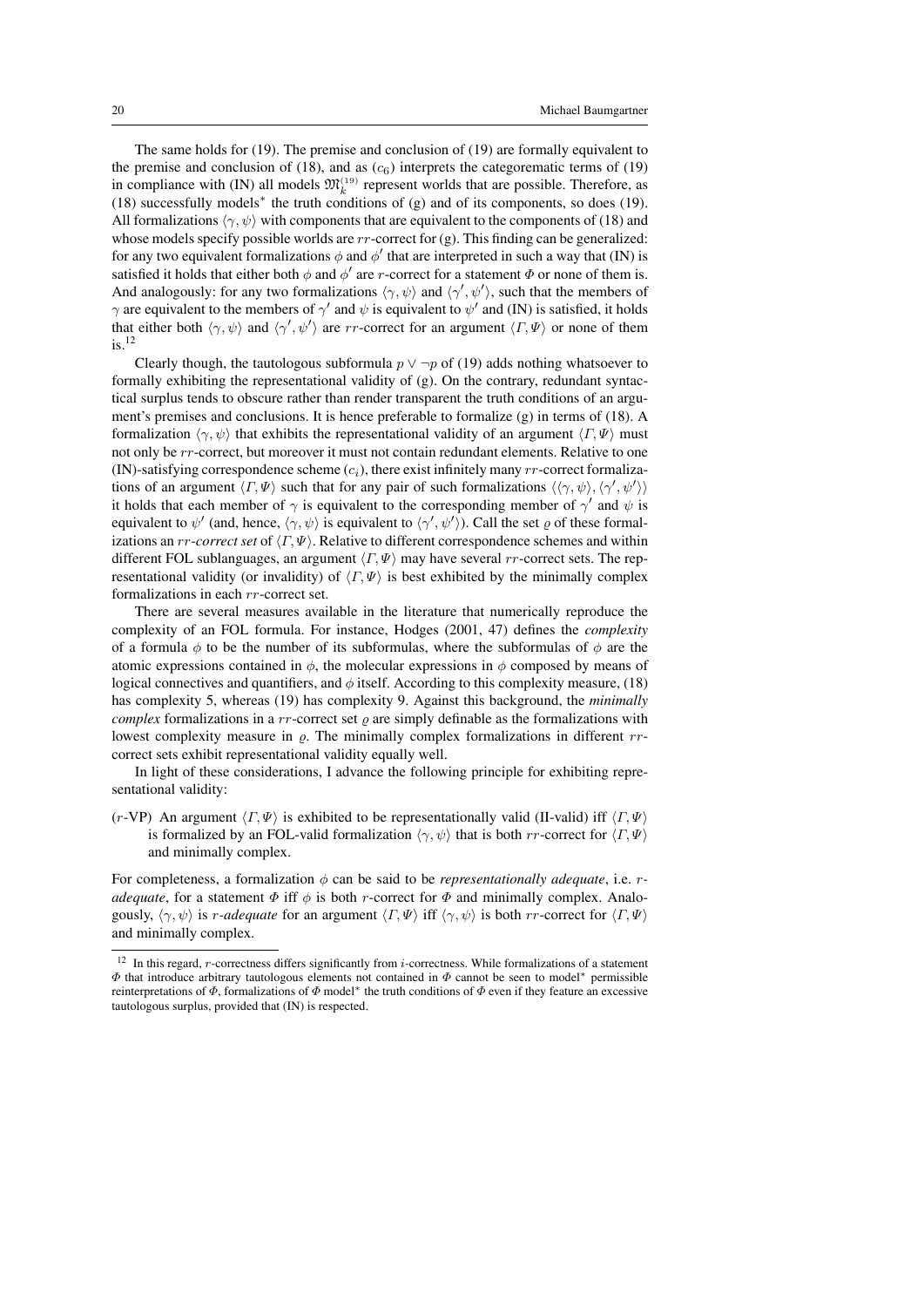## 5 Conclusion

By developing concrete formalization criteria that are suitable for exhibiting the interpretational and representational validity of arguments, this paper has shown that formalizing an argument from the interpretational and from the representational perspective are two very different tasks. Formalizing interpretationally presupposes clarity on the permissibility of reinterpretations and aims at modeling<sup>∗</sup> the space of permissible reinterpretations relative to which a valid argument is truth-preserving. By contrast, formalizing representationally presupposes clarity on truth conditions and aims at modeling<sup>∗</sup> the space of possible worlds relative to which a valid argument is truth-preserving. The first framework varies the interpretations of premises and conclusions and evaluates these reinterpretations relative to independently given specifications of possible worlds. The second framework varies the configurations of matters of fact to generate different possible worlds in which premises and conclusions are evaluated relative to independently given interpretations of pertinent languages. Formalizing an argument in an illuminating manner, hence, requires that the adopted framework be made explicit. Otherwise, confusion is inevitable.

Acknowledgements I am particularly indebted to Timm Lampert for countless discussions about the topics of this paper and for our common work on logical formalization. Moreover, I thank Wolfgang Spohn, Jochen Briesen, Alexandra Zinke, Brian Leahy and the anonymous referees of this journal for helpful comments on earlier drafts. Finally, the paper has profited from discussions with audiences at two research colloquia at the Humboldt University Berlin and the University of Konstanz.

## **References**

- Barwise, J. and J. Etchemendy (1999). *Language, Proof and Logic*. Stanford: CSLI Publications.
- Baumgartner, M. and T. Lampert (2008). Adequate formalization. *Synthese 164*, 93–115.
- Beall, J. C. and G. Restall (2006). *Logical Pluralism*. Oxford: Oxford University Press.
- Blau, U. (1977). *Die dreiwertige Logik der Sprache*. Berlin: de Gruyter.
- Brun, G. (2004). *Die richtige Formel. Philosophische Probleme der logischen Formalisierung*. Frankfurt a.M.: Ontos.
- Brun, G. (2008). Formalization and the objects of logic. *Erkenntnis 69*, 1–30.
- Brun, G. (2012). Adequate formalization and De Morgan's argument. *Grazer Philosophische Studien 85*, 325–335.
- Bueno, O. and S. A. Shalkowski (2009). Modalism and logical pluralism. *Mind 118*(470), 295–321.
- Chiswell, I. and W. Hodges (2007). *Mathematical Logic*. Oxford: Oxford University Press.
- Chomsky, N. (1977). *Essays on Form and Interpretation*. Amsterdam: North-Holland.
- Davidson, D. (1967). The logical form of action sentences. In N. Rescher (Ed.), *The Logic of Decision and Action*, pp. 81–95. Pittsburgh: University of Pittsburgh Press.
- Davidson, D. (1984). *Inquiries Into Truth and Interpretation*. Oxford: Oxford University Press.
- Epstein, R. L. (1990). *The Semantic Foundations of Logic: Propositional Logics*. Dordrecht: Kluwer.
- Epstein, R. L. (1994). *The Semantic Foundations of Logic: Predicate Logic*. Oxford: Oxford University Press.